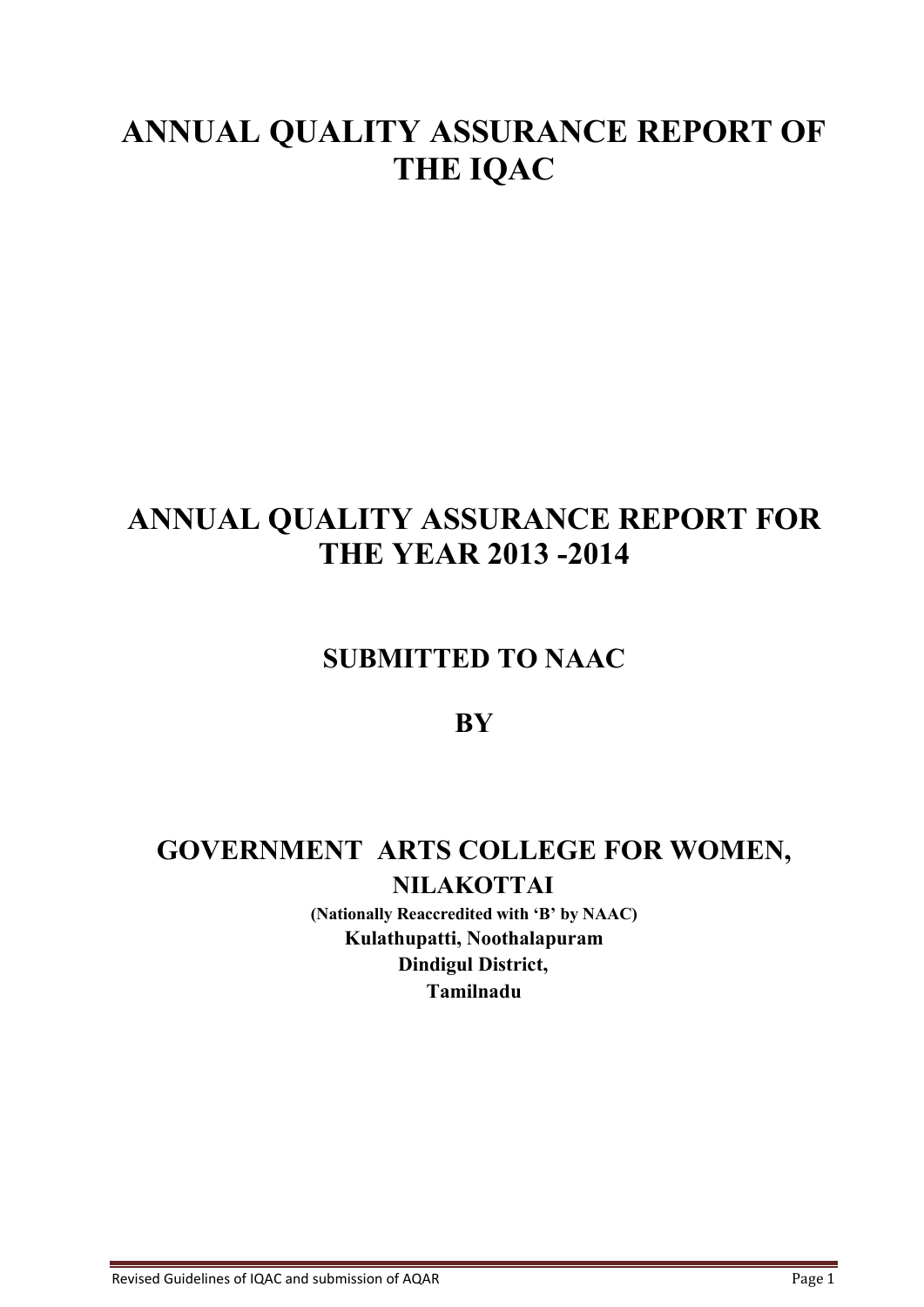# **GOVERNMENT ARTS COLLEGE FOR WOMEN, NILAKOTTAI**

# **The Annual Quality Assurance Report (AQAR) of the IQAC**

# $Part - A$

# **1. Details of the Institution**

1.1 Name of the Institution

1.2 Address Line 1

Address Line 2

City/Town

State

Pin Code

Institution e-mail address

Contact Nos.

04543 233196

Name of the Head of the Institution:

Tel. No. with STD Code:

Dr.C. Manolatha

04543 233196

GOVERNMENT ARTS COLLEGE FOR WOMEN

KULATHUPATTI

NILAKOTTAI

NILAKOTTAI, DINDIGUL DISTRICT

TAMILNADU

624208

gacnlk\_08@yahoo.com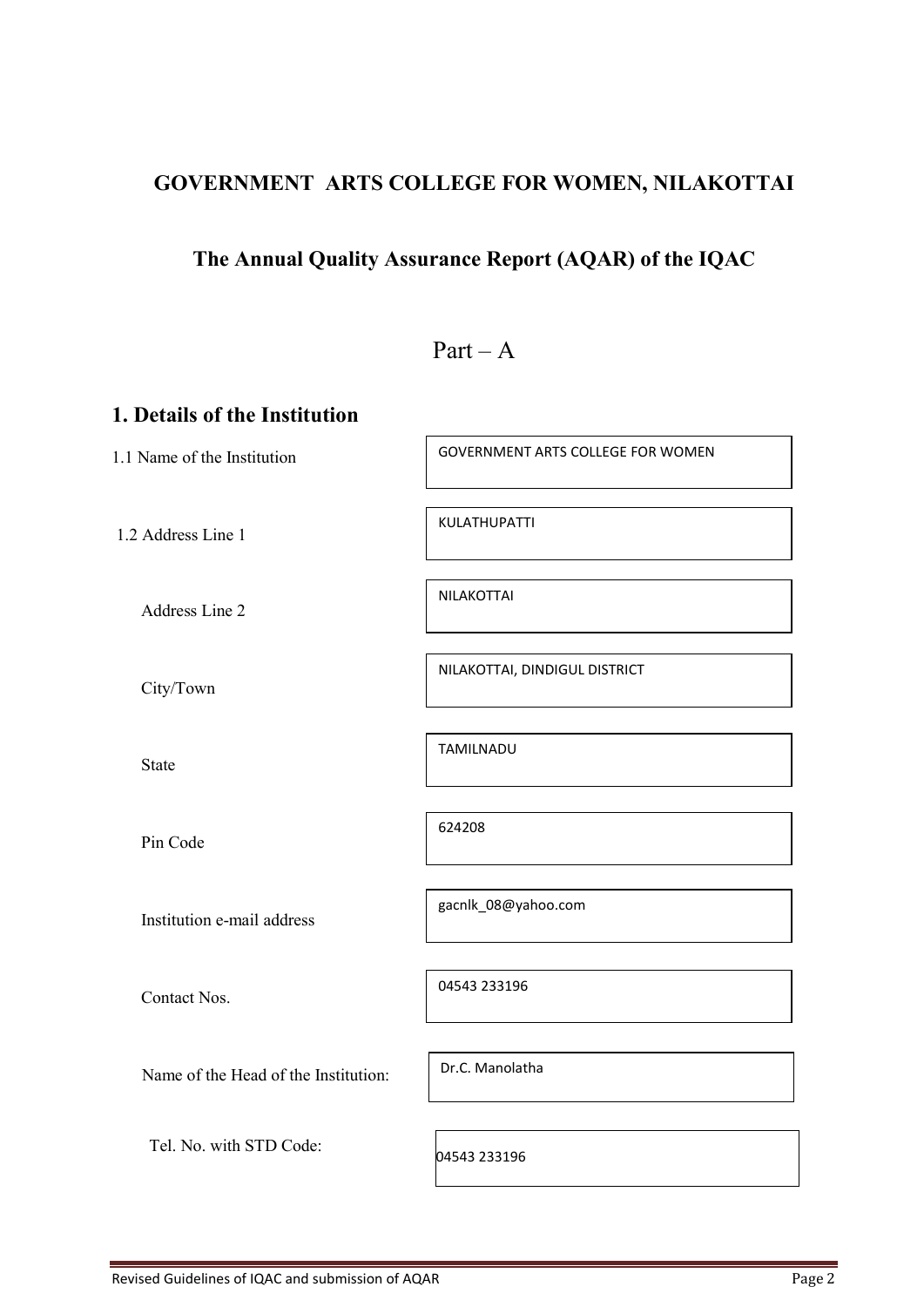Mobile:

Name of the IQAC Co-ordinator:

Mobile:

IQAC e-mail address:

1.3 **NAAC Track ID** TNCOG15040

1.4 **NAAC Executive Committee No. & Date:** NAAC/RRR

1.5 Website address:

Web-link of the AQAR:

www.gacwnlk.co.in/AQAR2013-2014

1.6 Accreditation Details

1.8 AQAR for the year

| Sl. No.        | Cycle                                 | Grade |      | <b>CGPA</b> Year of Accreditation | <b>Validity Period</b> |
|----------------|---------------------------------------|-------|------|-----------------------------------|------------------------|
|                | $\frac{1}{1}$ st $C$ <sub>VC</sub> le |       | -    | 2009                              | 5 YEARS                |
| $\mathfrak{D}$ | $\lambda$ nd $\sim$<br>'vcle          | в     | 2.38 | 2013                              | 5 YEARS                |
| 3              | ra<br>'vcle                           |       |      |                                   |                        |
| 4              | 'vcle                                 |       |      |                                   |                        |

1.7 Date of Establishment of IQAC: D/MM/YYYY

2013-2014

23.03.2005

Mrs. A.Latha

+91 9442520506

+917305370053

gacnlkiqac@gmail.com

 $\pm$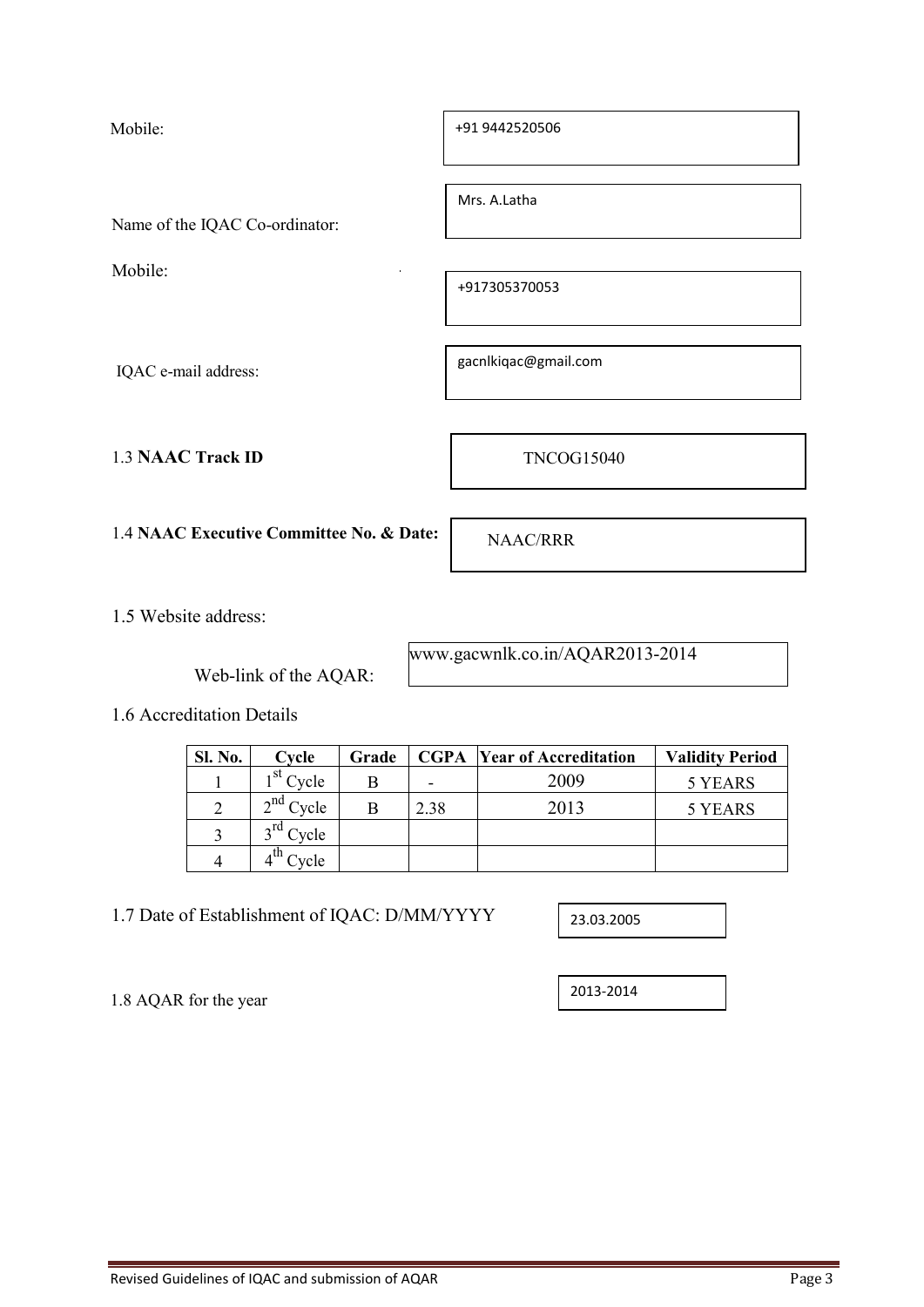1.9 Details of the previous year's AQAR submitted to NAAC after the latest Assessment and Accreditation by NAAC

- i. AQAR\_\_\_\_\_\_\_\_\_\_\_\_\_\_\_2013-14\_\_\_\_\_\_\_\_\_\_\_
- ii. AQAR \_\_\_\_\_\_\_\_\_\_\_\_\_\_\_-\_\_\_\_\_\_\_\_\_\_\_
- iii. AQAR \_\_\_\_\_\_\_\_\_\_\_\_\_\_\_-\_\_\_\_\_\_\_\_\_\_\_
- iv. AQAR \_\_\_\_\_\_\_\_\_\_\_\_\_\_\_-\_\_\_\_\_\_\_\_\_\_\_\_
- v. AQAR \_\_\_\_\_\_\_\_\_\_\_\_\_\_\_-\_\_\_\_\_\_\_\_\_\_\_\_
- 1.10 Institutional Status

| University                             | <b>State</b> | Central      |                       | Deemed                         | Private                       |              |
|----------------------------------------|--------------|--------------|-----------------------|--------------------------------|-------------------------------|--------------|
| <b>Affiliated College</b>              |              | Yes          |                       | N <sub>o</sub>                 |                               |              |
| <b>Constituent College</b>             |              | Yes          |                       | N <sub>0</sub>                 |                               |              |
| Autonomous College of UGC              |              | Yes          |                       | No<br>✓                        |                               |              |
| Regulatory Agency approved Institution |              | Yes          |                       | N <sub>o</sub><br>$\checkmark$ |                               |              |
| (E.g. AICTE, BCI, MCI, PCI,<br>NCI)    |              |              |                       |                                |                               |              |
| Type of Institution                    |              | Co-education |                       | Men                            | Women                         | $\checkmark$ |
|                                        |              | Urban        |                       | Rural                          | Tribal                        |              |
| <b>Financial Status</b>                |              | Grant-in-aid |                       | UGC 2(f)<br>$\checkmark$       | <b>UGC 12B</b>                | ✓            |
| Grant-in-aid $+$ Self Financing        |              |              |                       |                                | <b>Totally Self-financing</b> |              |
| 1.11 Type of Faculty/Programme         |              |              |                       |                                |                               |              |
| Arts                                   | Science<br>✓ | Commerce     |                       | Law                            | PEI (Phys Edu)                |              |
| TEI (Edu)                              | Engineering  |              | <b>Health Science</b> |                                | Management                    |              |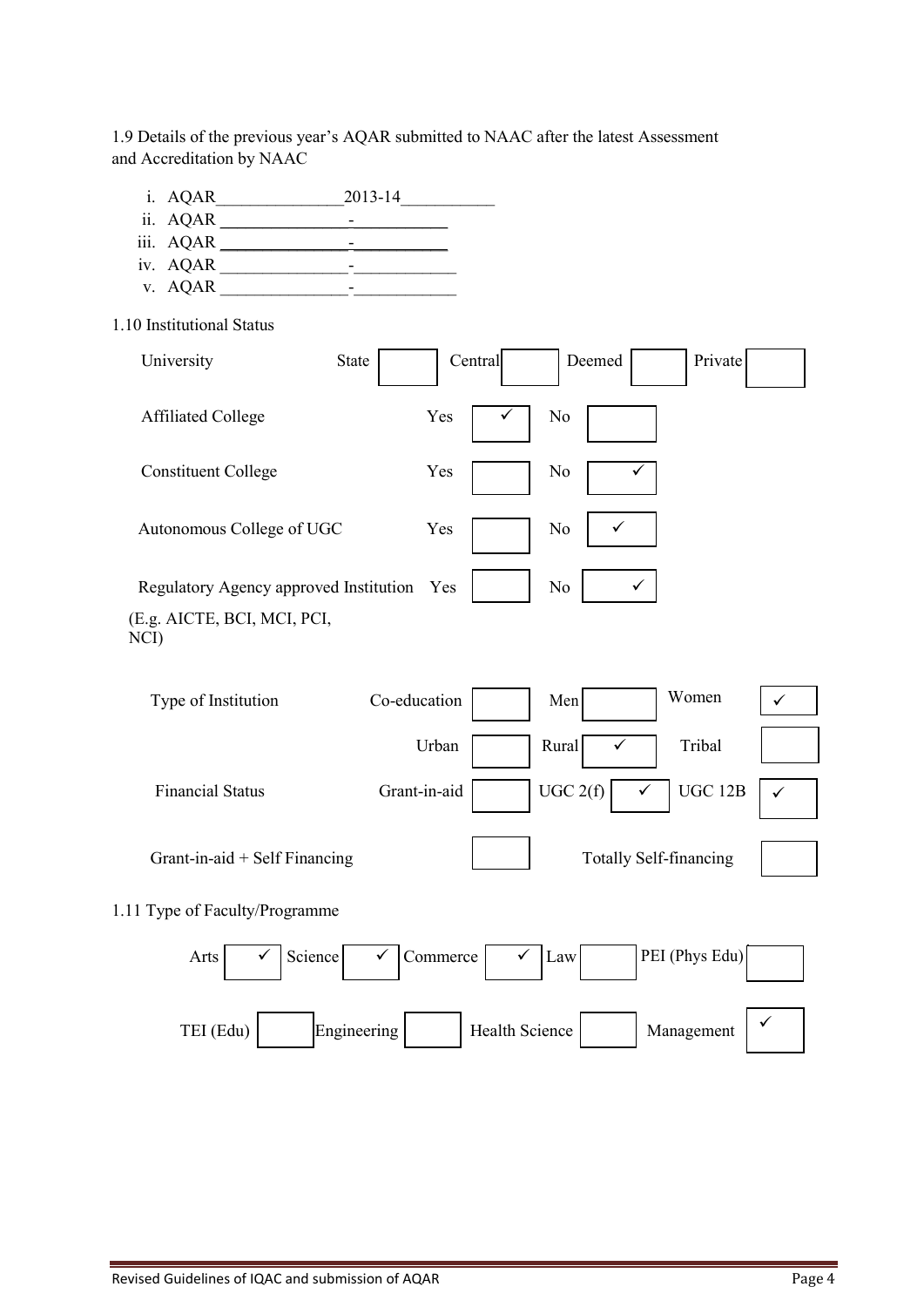Others (Specify)

- 1. Certificate in Gandhian Thought,
- 2. Diploma in Gandhian Thought
- 3. Certificate course in Computer Learning Programmae

1.12 Name of the Affiliating University *(for the Colleges)*

Mother Teresa Women's University

1.13 Special status conferred by Central/ State Government-- UGC/CSIR/DST/DBT/ICMR etc

University with Potential for Excellence  $\qquad \qquad \qquad$  UGC-CPE DST Star Scheme UGC-CE UGC-CE - -UGC-Special Assistance Programme  $DST-FIST$ UGC-Innovative PG programmes **Any other (***Specify*) Any other (*Specify*) UGC-COP Programmes Autonomy by State/Central Govt. / University

# **2. IQAC Composition and Activities**

2.1 No. of Teachers 8 2.2 No. of Administrative/Technical staff 1 2.3 No. of students 3 2.4 No. of Management representatives 2.5 No. of Alumni  $\overline{0}$ 2. 6 No. of any other stakeholder and community representatives 2

2.7 No. of Employers/ Industrialists 2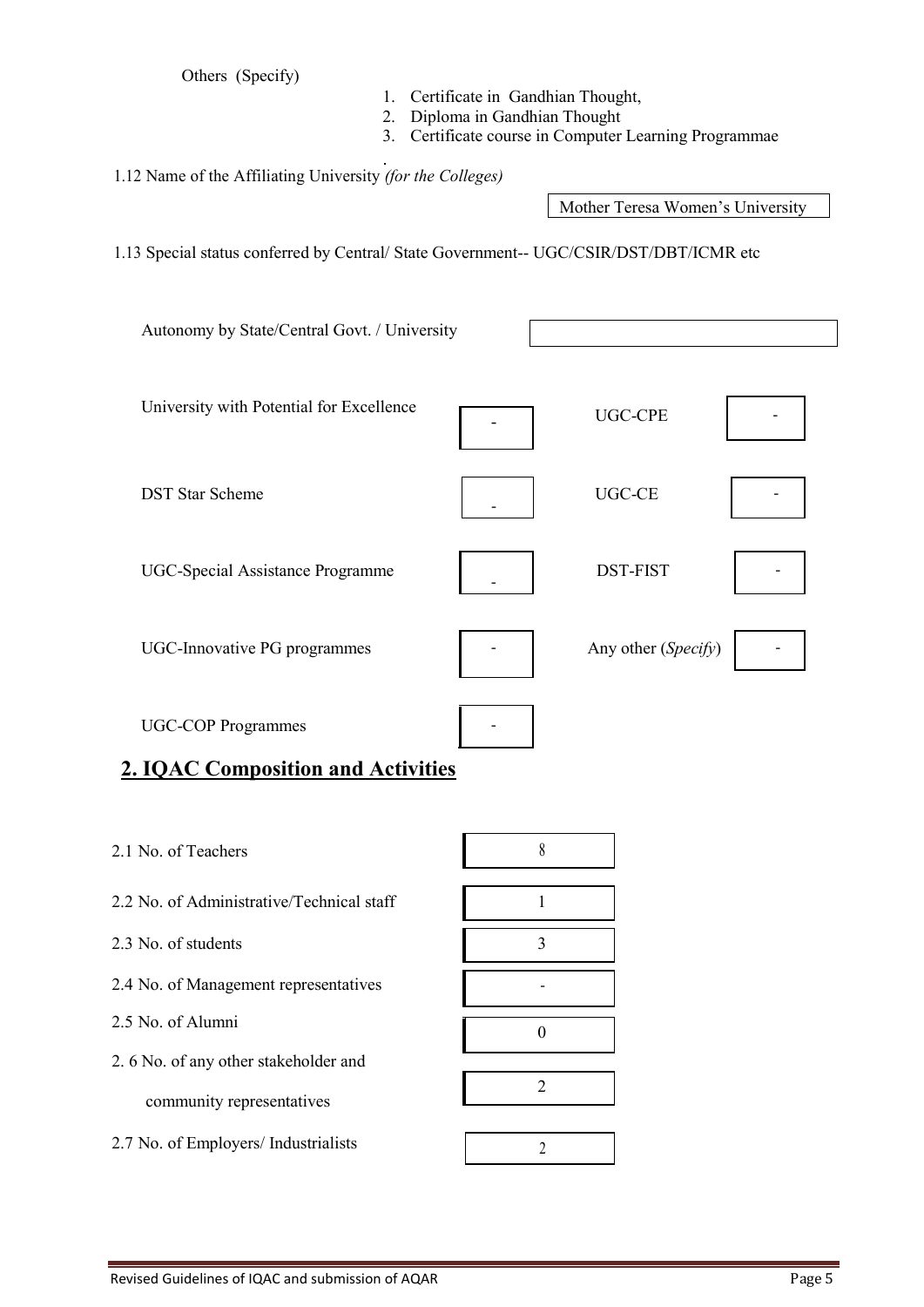| $\overline{2}$<br>2.8 No. of other External Experts                                                                                                                                                                                                                                                                                                                                                                                                                                                                                                                                                                                                                                                                                                                                                                                                                                                                                                                                                                                                                                                                                                        |
|------------------------------------------------------------------------------------------------------------------------------------------------------------------------------------------------------------------------------------------------------------------------------------------------------------------------------------------------------------------------------------------------------------------------------------------------------------------------------------------------------------------------------------------------------------------------------------------------------------------------------------------------------------------------------------------------------------------------------------------------------------------------------------------------------------------------------------------------------------------------------------------------------------------------------------------------------------------------------------------------------------------------------------------------------------------------------------------------------------------------------------------------------------|
| 2.9 Total No. of members<br>18                                                                                                                                                                                                                                                                                                                                                                                                                                                                                                                                                                                                                                                                                                                                                                                                                                                                                                                                                                                                                                                                                                                             |
| 2.10 No. of IQAC meetings held:<br>$\sqrt{2}$                                                                                                                                                                                                                                                                                                                                                                                                                                                                                                                                                                                                                                                                                                                                                                                                                                                                                                                                                                                                                                                                                                              |
| 2<br>3<br>2.11 No. of meetings with various stakeholders:<br>No.<br>Faculty                                                                                                                                                                                                                                                                                                                                                                                                                                                                                                                                                                                                                                                                                                                                                                                                                                                                                                                                                                                                                                                                                |
| Alumni<br>2<br>Others<br>Non-Teaching Staff Students                                                                                                                                                                                                                                                                                                                                                                                                                                                                                                                                                                                                                                                                                                                                                                                                                                                                                                                                                                                                                                                                                                       |
| 2.12 Has IQAC received any funding from UGC during the year? Yes<br>N <sub>0</sub><br>If yes, mention the amount                                                                                                                                                                                                                                                                                                                                                                                                                                                                                                                                                                                                                                                                                                                                                                                                                                                                                                                                                                                                                                           |
| 2.13 Seminars and Conferences (only quality related)<br>(i) No. of Seminars/Conferences/ Workshops/Symposia organized by the IQAC                                                                                                                                                                                                                                                                                                                                                                                                                                                                                                                                                                                                                                                                                                                                                                                                                                                                                                                                                                                                                          |
| <b>State</b><br>International<br>Total .Nos.<br>National<br><b>Institution Level</b>                                                                                                                                                                                                                                                                                                                                                                                                                                                                                                                                                                                                                                                                                                                                                                                                                                                                                                                                                                                                                                                                       |
| (ii) Themes                                                                                                                                                                                                                                                                                                                                                                                                                                                                                                                                                                                                                                                                                                                                                                                                                                                                                                                                                                                                                                                                                                                                                |
| 2.14 Significant Activities and contributions made by IQAC                                                                                                                                                                                                                                                                                                                                                                                                                                                                                                                                                                                                                                                                                                                                                                                                                                                                                                                                                                                                                                                                                                 |
| Encouraged the faculty to submit the proposals for the funding projects.<br>٠<br>Periodical meetings with staff members are initiated to formulate the plan of action. The<br>٠<br>implementation of action plans are reviewed in the subsequent meetings.<br>Teaching-learning audit and student's feedback systems.<br>٠<br>Formation of Time Table committee and introduction of Time Table software.<br>٠<br>Preparing study material.<br>٠<br>Academic progress monitoring.<br>٠<br>End semester result analysis and taking corrective for improvement.<br>٠<br>New lesson plan format introduced for all departments.<br>٠<br>Reward for successful students who obtained at University rank holders.<br>٠<br>Audit to monitor and ensure the quality of students activities, department activities and staff<br>$\bullet$<br>members for periodic assessment for timely, efficient and progressive performance of<br>Academic task.<br>Governing council meeting held on a regular basis with members of the committee as a part of<br>٠<br>Academic Review activity.<br>BY Continuous Monitoring among Students, Ragging free environment ensured. |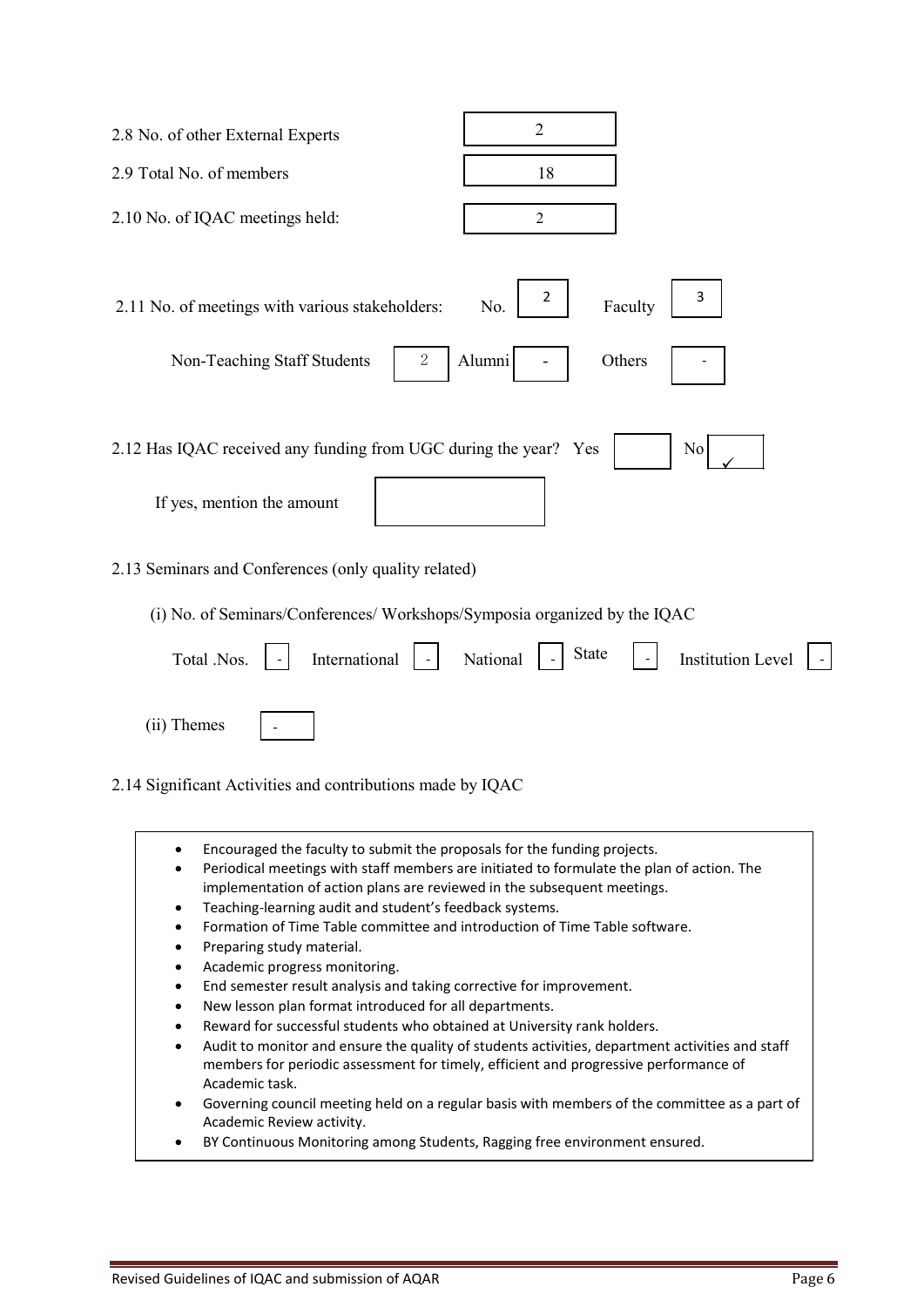## 2.15 Plan of Action by IQAC/Outcome

The plan of action chalked out by the IQAC in the beginning of the year towards quality enhancement and the outcome achieved by the end of the year \*

| Plan of Action                                                                                                                                                                          | Outcome                                                                                                                                                 |
|-----------------------------------------------------------------------------------------------------------------------------------------------------------------------------------------|---------------------------------------------------------------------------------------------------------------------------------------------------------|
| To introduce examination reforms                                                                                                                                                        | 1 CIA tests of 3 Hrs. duration of the<br>ESE pattern for the Internal component<br>apart from the other elements such as<br>assignments, quiz etc.      |
| Proposal for remedial/grooming and<br>tutorial classes in the daily routine.                                                                                                            | Necessary grooming/remedial<br>classes was arranged                                                                                                     |
| A common and specific format may be<br>designed to collect the feedback from<br>different sectors of people associated with feedback, Alumni feedback, Stakeholders<br>the institution. | Measure were taken to frame a common<br>template to acquire the feedback of Parents<br>feedback                                                         |
| To increase the students participation in<br>various competitive examinations                                                                                                           | Students were given counselling to their<br>Performance in competitive examinations<br>like UPSC, TNPSC, State/central Govt.,<br>Banking sector exams,. |
| Enhancing employability by introducing<br>additional interdisciplinary programmes                                                                                                       | Soft Skill Training                                                                                                                                     |

\***Attach the Academic Calendar of the year as Annexure-I**

| 2.16 Whether the AQAR was placed in statutory body | $\sim$   No  <br>Yes   |
|----------------------------------------------------|------------------------|
| Management   Syndicate                             | any other body $\vert$ |
| Provide the details of the action taken            |                        |
| -                                                  |                        |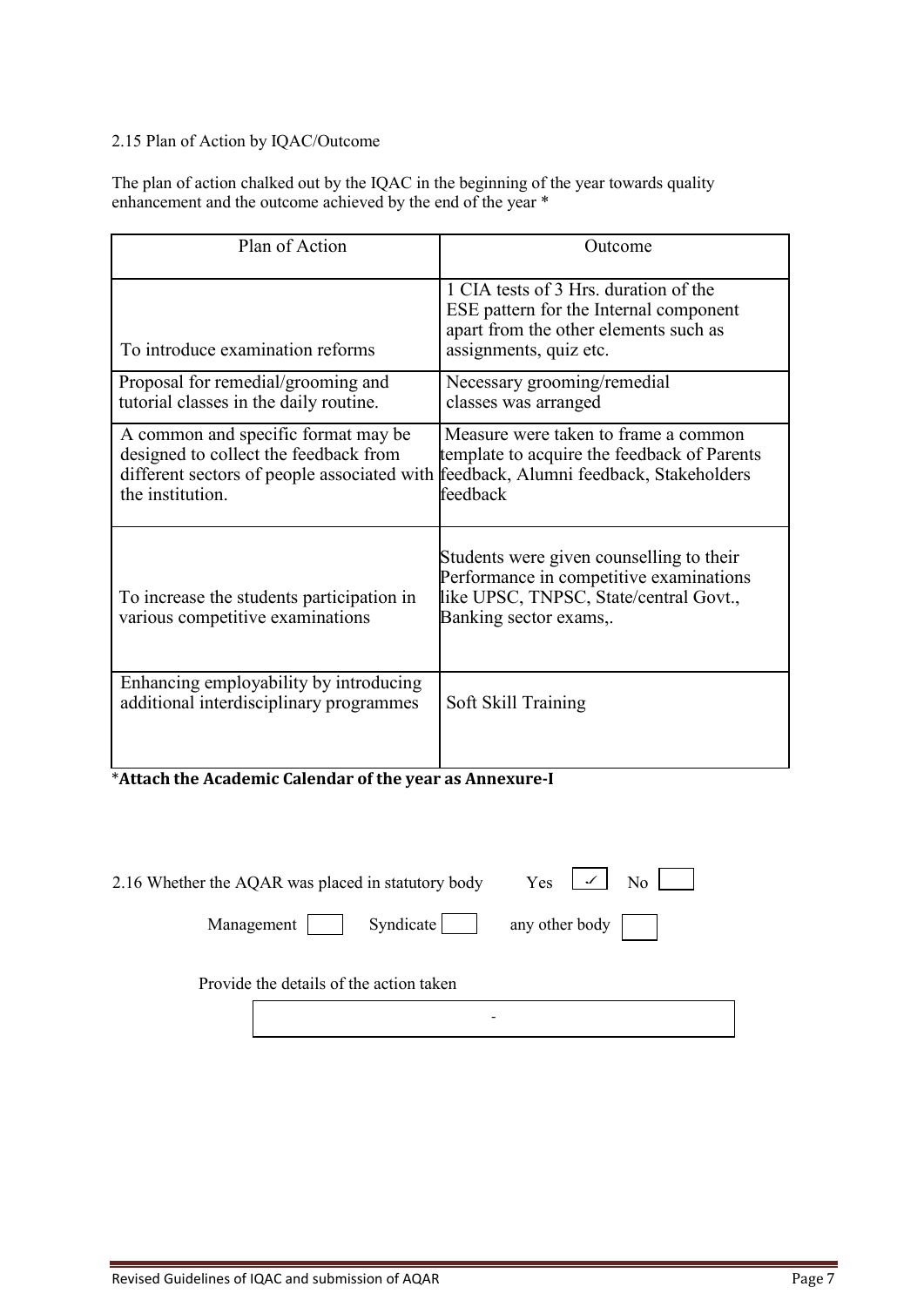# $Part - B$

# **Criterion – I**

# **1. Curricular Aspects**

1.1 Details about Academic Programmes

| Level of the            | Number of      | Number of        | Number of self - | Number of value       |
|-------------------------|----------------|------------------|------------------|-----------------------|
| Programme               | existing       | programmes added | financing        | added/Career Oriented |
|                         | Programmes     | during the year  | programmes       | Programmes            |
| Ph.D                    |                |                  |                  |                       |
| PG                      | 2              |                  |                  |                       |
| <b>UG</b>               | 6              |                  |                  |                       |
| PG Diploma              |                |                  |                  |                       |
| <b>Advanced Diploma</b> |                |                  |                  |                       |
| Diploma                 |                |                  |                  |                       |
| Certificate             | $\mathfrak{D}$ |                  |                  |                       |
| Others                  |                |                  |                  |                       |
| Total                   | 11             |                  |                  |                       |
|                         |                |                  |                  |                       |
| Interdisciplinary       |                |                  |                  |                       |

|  | - | $\overline{\phantom{a}}$ | $\overline{\phantom{a}}$ |
|--|---|--------------------------|--------------------------|
|  |   |                          |                          |

- 1.2 (i) Flexibility of the Curriculum: CBCS/Core/Elective option / Open options CBCS/ Open options: CBCS
- (ii) Pattern of programmes:

| Pattern   | Number of programmes |
|-----------|----------------------|
| Semester  | <b>UG-6 PG-2</b>     |
| Trimester |                      |
| Annual    |                      |

| 1.3 Feedback from stakeholders* | Alumni        | Parents | <b>Employers</b>               | Students |  |
|---------------------------------|---------------|---------|--------------------------------|----------|--|
| (On all aspects)                |               |         |                                |          |  |
| Mode of feedback:               | <b>Online</b> | Manual  | Co-operating schools (for PEI) |          |  |

\***Please provide an analysis of the feedback in the Annexure**

**Annexure -II**

1.4 Whether there is any revision/update of regulation or syllabi, if yes, mention their salient aspects.

No, It is under the purview of affiliated university

1.5 Any new Department/Centre introduced during the year. If yes, give details.

NO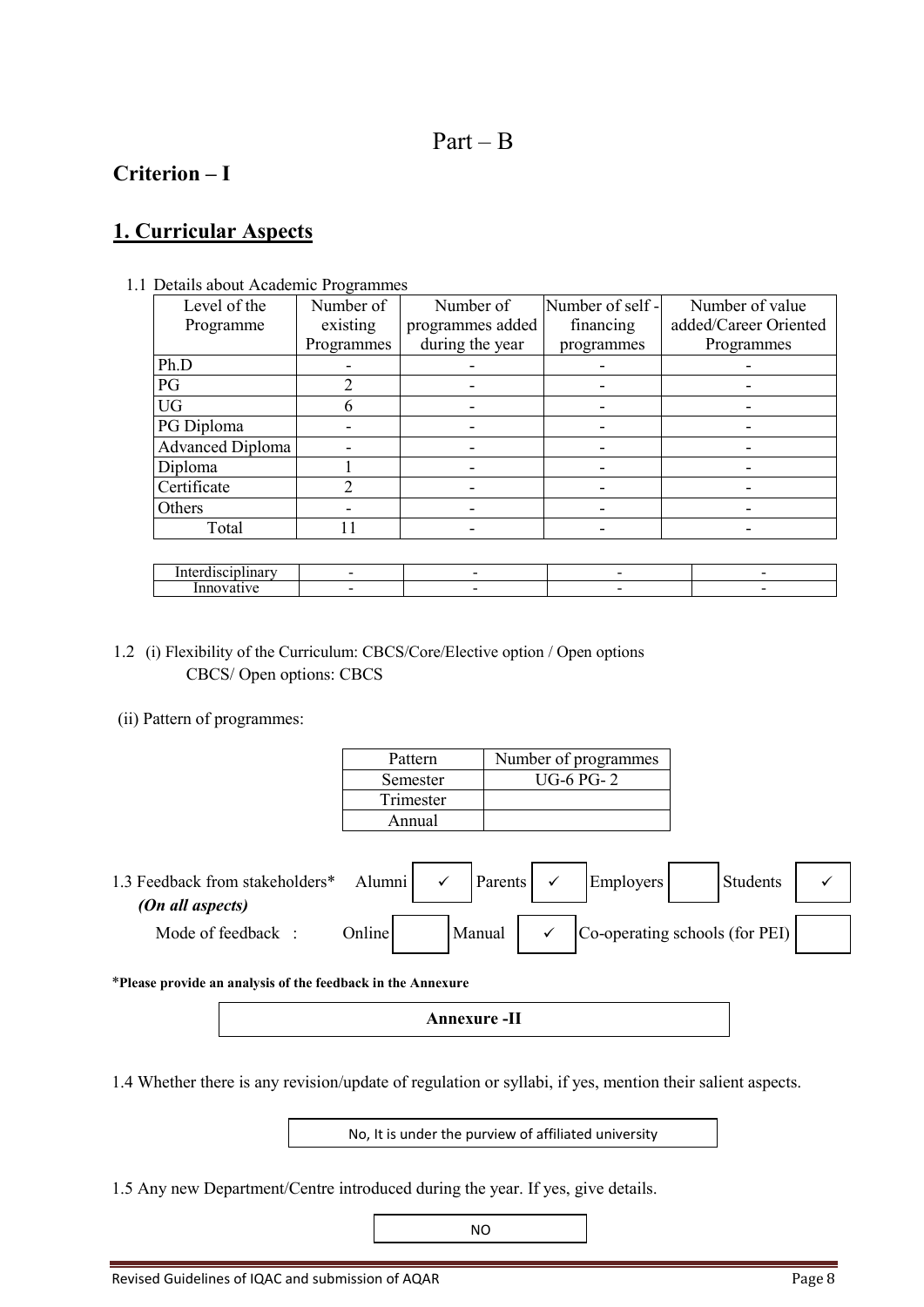# **Criterion – II**

# **2. Teaching, Learning and Evaluation**

| 2.1 Total No. of permanent<br>faculty |    | Total   Asst. Professors | <b>Associate</b><br><b>Professors</b> | <b>Professors</b>        | <b>Others</b> |
|---------------------------------------|----|--------------------------|---------------------------------------|--------------------------|---------------|
|                                       | 20 | 20                       | -                                     | $\overline{\phantom{0}}$ | -             |

2.2 No. of permanent faculty with Ph.D.

2.3 No. of Faculty Positions Recruited (R) and Vacant (V) during the year

|    | <b>Asst. Professors</b> |   | Associate<br><b>Professors</b> |   | <b>Professors</b> |   | <b>Others</b> |   | <b>Total</b> |
|----|-------------------------|---|--------------------------------|---|-------------------|---|---------------|---|--------------|
|    |                         |   |                                |   |                   |   |               |   |              |
| 20 |                         | - | -                              | - |                   | - |               | - |              |

2.4 No. of Guest and Visiting faculty and Temporary faculty

| No. of Guest Lecturers   |  |
|--------------------------|--|
| <b>Visiting Faculty</b>  |  |
| <b>Temporary Faculty</b> |  |

2.5 Faculty participation in Conferences and Symposia:

| <b>No. of Faculty</b>    | <b>International</b><br>level | <b>National level</b> | <b>State</b><br>level |
|--------------------------|-------------------------------|-----------------------|-----------------------|
| <b>Attended Seminars</b> |                               |                       |                       |
| Presented papers         |                               |                       |                       |
| <b>Resource Persons</b>  |                               |                       |                       |

2.6 Innovative processes adopted by the institution in Teaching and Learning:

- Lesson plan prepared by the concerned subject teacher before starting commencement of semester
- As per the lesson plan the contents are delivered to the students and it is monitored by HoD
- Internal tests, model exams and model practical exams are conducted to evaluate the performance of students
- Group discussions on various subjective topics
- Opportunities to teacher to attend orientation and refresher courses in order to improvise teaching quality
- Remedial classes for slow learners
- Interactive learning through study tours, industrial visits, group discussions, quizzes and academic seminars.
- Encouraging class room presentations
- Attending seminars and conferences for both faculties and students.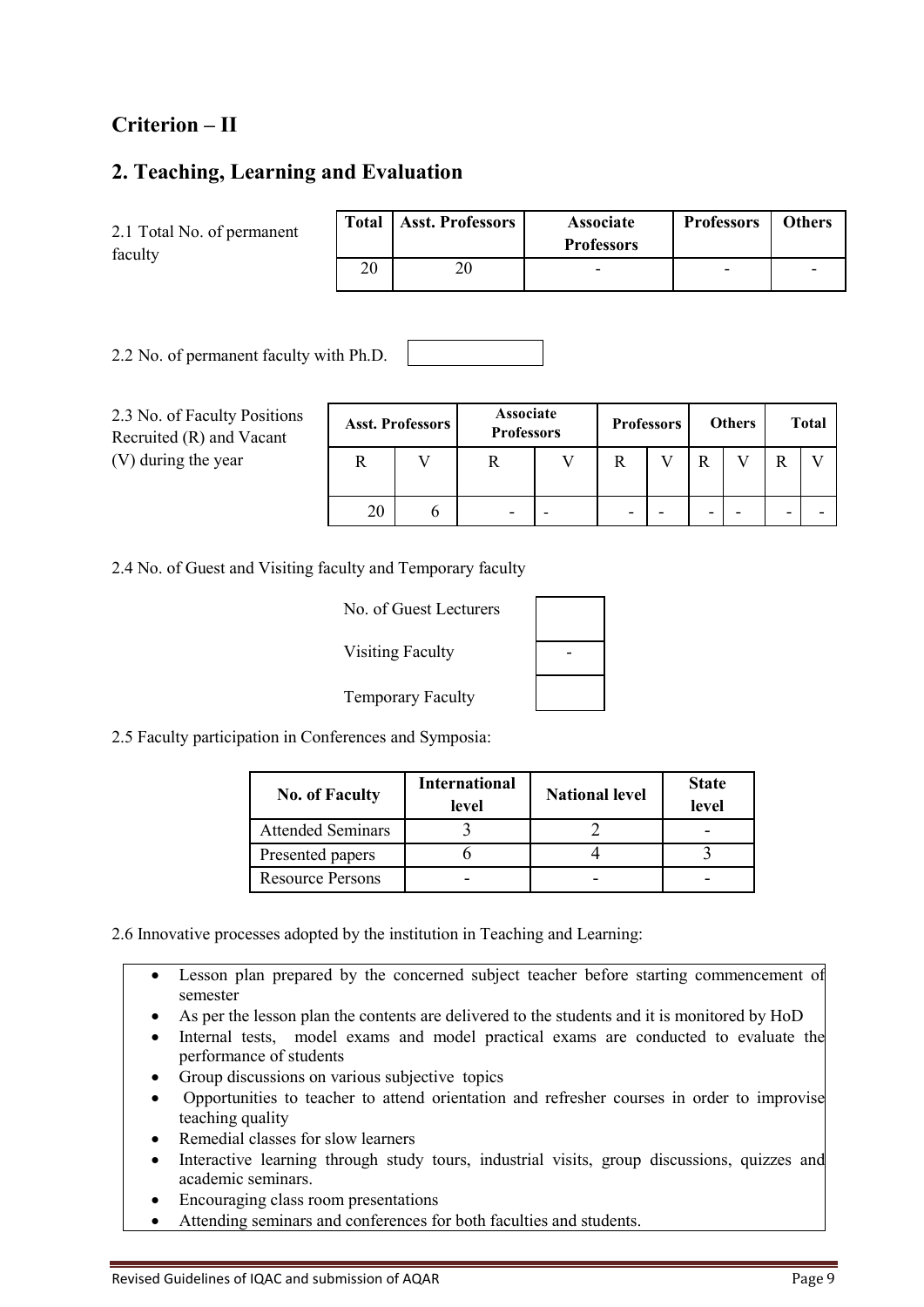2.7 Total No. of actual teaching days during this academic year

**180**

2.8 Examination/ Evaluation Reforms initiated by the Institution (for example: Open Book Examination, Bar Coding, Double Valuation, Photocopy, Online Multiple Choice Questions)

As per Mother Teresa Women's University regulations

2.9 No. of faculty members involved in curriculum restructuring/revision/syllabus development as member of Board of Study/Faculty/Curriculum Development workshop



2.11 Course/Programme/ wise distribution of pass percentage:

#### **RESULTS FOR THE YEAR 2013 -2014 (APRIL 2014) UG (2011 BATCH)**

|                                | Total no. of students | Division    |         |          |           |       |  |
|--------------------------------|-----------------------|-------------|---------|----------|-----------|-------|--|
| Title of the programme.        | appeared              | Distinction | I class | II class | III class | Pass  |  |
|                                |                       | $\%$        | $\%$    | $\%$     | $\%$      | $\%$  |  |
| Tamil                          | 61                    |             | 76.69   | 21.46    |           | 98.15 |  |
| English                        | 49                    |             | 14.28   | 83.67    |           | 97.75 |  |
| Commerce                       | 81                    |             | 11.00   | 70.00    | 17.00     | 99.00 |  |
| <b>Business Administration</b> | 98                    | 7.00        | 66.00   | 11.00    |           | 84.00 |  |
| Computer science               | 54                    | 96.00       | 4.00    |          |           | 100   |  |
| Home Science (Nutrition)       | 16                    | 18.75       | 62.50   | 6.25     |           | 87.50 |  |

#### **RESULTS FOR THE YEAR 2013 -2014 (APRIL 2014) PG (2012 BATCH)**

|                                   | Total no. of students | Division                     |                          |                           |                          |                          |  |
|-----------------------------------|-----------------------|------------------------------|--------------------------|---------------------------|--------------------------|--------------------------|--|
| Title of the programme            | appeared              | Distinction<br>$\frac{0}{0}$ | class<br>$\%$            | II class<br>$\frac{0}{0}$ | III class<br>$\%$        | Pass<br>$\frac{0}{0}$    |  |
| Tamil<br>$\overline{\phantom{0}}$ |                       |                              | $\overline{\phantom{0}}$ | $\overline{\phantom{0}}$  | ۰                        | $\overline{\phantom{a}}$ |  |
| Computer Science                  |                       |                              |                          | -                         | $\overline{\phantom{a}}$ | -                        |  |

#### **RESULTS FOR THE YEAR 2013 -2014 (APRIL 2014) Diploma COURSE (2011 BATCH)**

| Title of the programme |                |          |                                   | Division                     |               |                           |                            |              |
|------------------------|----------------|----------|-----------------------------------|------------------------------|---------------|---------------------------|----------------------------|--------------|
|                        |                |          | Total no. of students<br>appeared | Distinction<br>$\frac{0}{0}$ | class<br>$\%$ | II class<br>$\frac{0}{0}$ | III class<br>$\frac{0}{0}$ | Pass<br>$\%$ |
| Diploma<br>Thought     | <sub>1</sub> n | Gandhian | 302                               | _                            | 36.5          | 56.2                      | 7.3                        | 100          |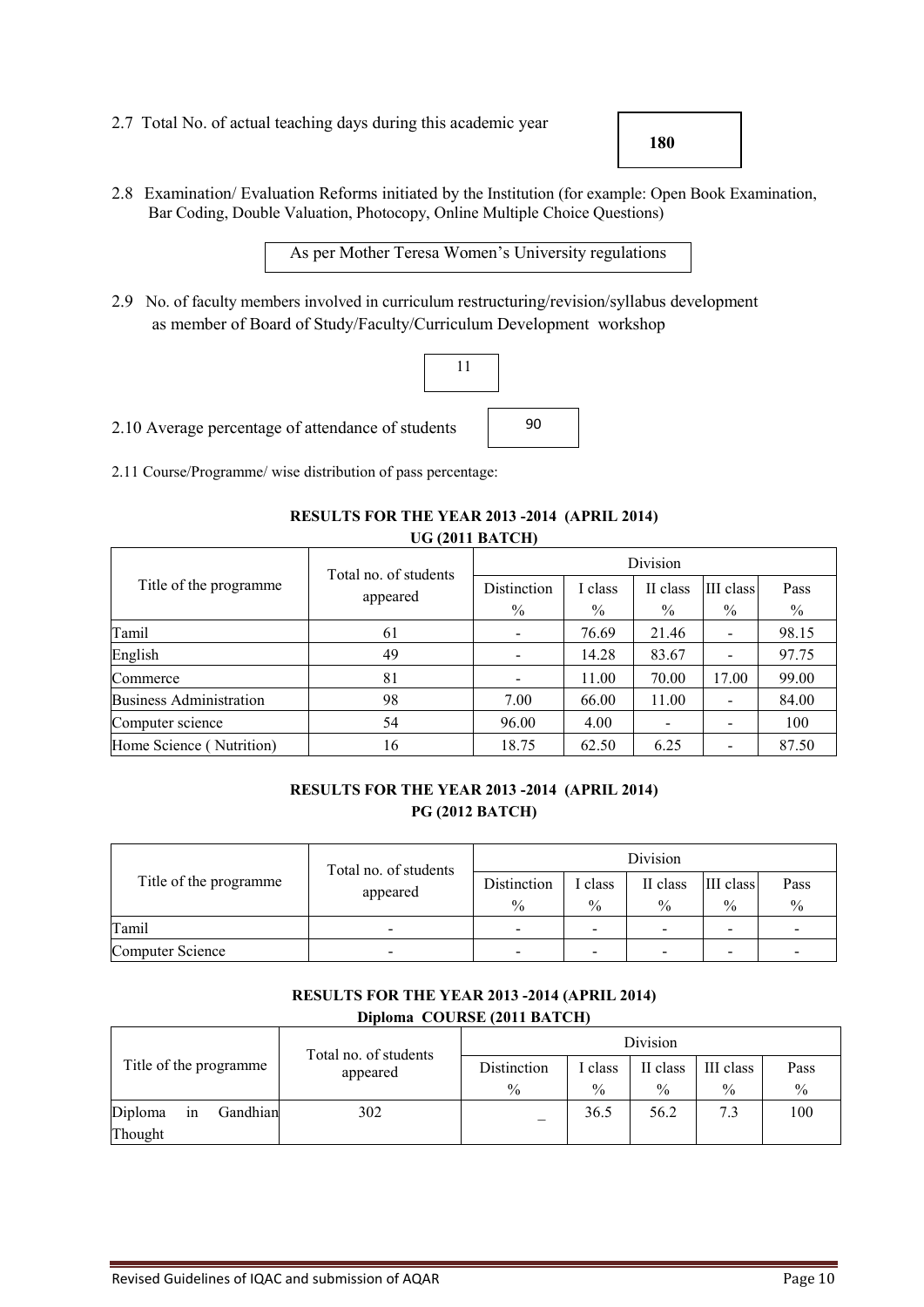|                               | CERTH TORTE COURSE (2013 BATCH) |             |       |          |           |      |  |
|-------------------------------|---------------------------------|-------------|-------|----------|-----------|------|--|
|                               | Total no. of students           | Division    |       |          |           |      |  |
| Title of the programme        | appeared                        | Distinction | class | II class | III class | Pass |  |
|                               |                                 | $\%$        | $\%$  | $\%$     | $\%$      | $\%$ |  |
| Certificate<br>Gandhian<br>in | 422                             |             | 7.5   | 38.7     | 50.8      | 97   |  |
| Thought                       |                                 |             |       |          |           |      |  |
| Certificate<br>course<br>1n   |                                 |             |       |          |           |      |  |
| learning<br>computer          | 342                             |             | 17.2  | 35.2     | 47.6      | 100  |  |
| programme                     |                                 |             |       |          |           |      |  |

#### **RESULTS FOR THE YEAR 2013 -2014 (APRIL 2014) CERTIFICATE COURSE (2013 BATCH)**

2.12 How does IQAC Contribute/Monitor/Evaluate the Teaching & Learning processes:

- Apart from the prescribed syllabus, content beyond syllabus is also provided by the faculty members to widen their knowledge in every subject
- Special attention for the slow learners is given through mentoring, coaching classes after the working hours
- Reviewing the progress of syllabus completion, performance of the students, association activities in the department level meetings
- Oral and written feedbacks are taken from the students, analysed and appropriate actions have been taken
- Results analysis is done for internal and semester examinations.
- Academic performance of teachers monitored through Peer Team visit to class room sessions.

#### 2.13 Initiatives undertaken towards faculty development

| <b>Faculty / Staff Development Programmes</b>  | <b>Number of faculty Benefitted</b> |
|------------------------------------------------|-------------------------------------|
| <b>Refresher Courses</b>                       |                                     |
| UGC – Faculty Improvement Programme            |                                     |
| HRD programmes                                 |                                     |
| Orientation programmes                         |                                     |
| Staff training conducted by the University     |                                     |
| Staff training conducted by other Institutions | O                                   |
| Summer / Winter schools, Workshops, etc.       |                                     |
| Others (YRC volunteers attended training camp) |                                     |

### 2.14 Details of Administrative and Technical staff

| Category               | Number of<br>Permanent<br>Employees | Vacant<br>Positions | Number of Number of permanent<br>positions filled during<br>the Year | Number of positions<br>filled temporarily |
|------------------------|-------------------------------------|---------------------|----------------------------------------------------------------------|-------------------------------------------|
| Administrative Staff   |                                     |                     |                                                                      |                                           |
| <b>Technical Staff</b> |                                     |                     |                                                                      |                                           |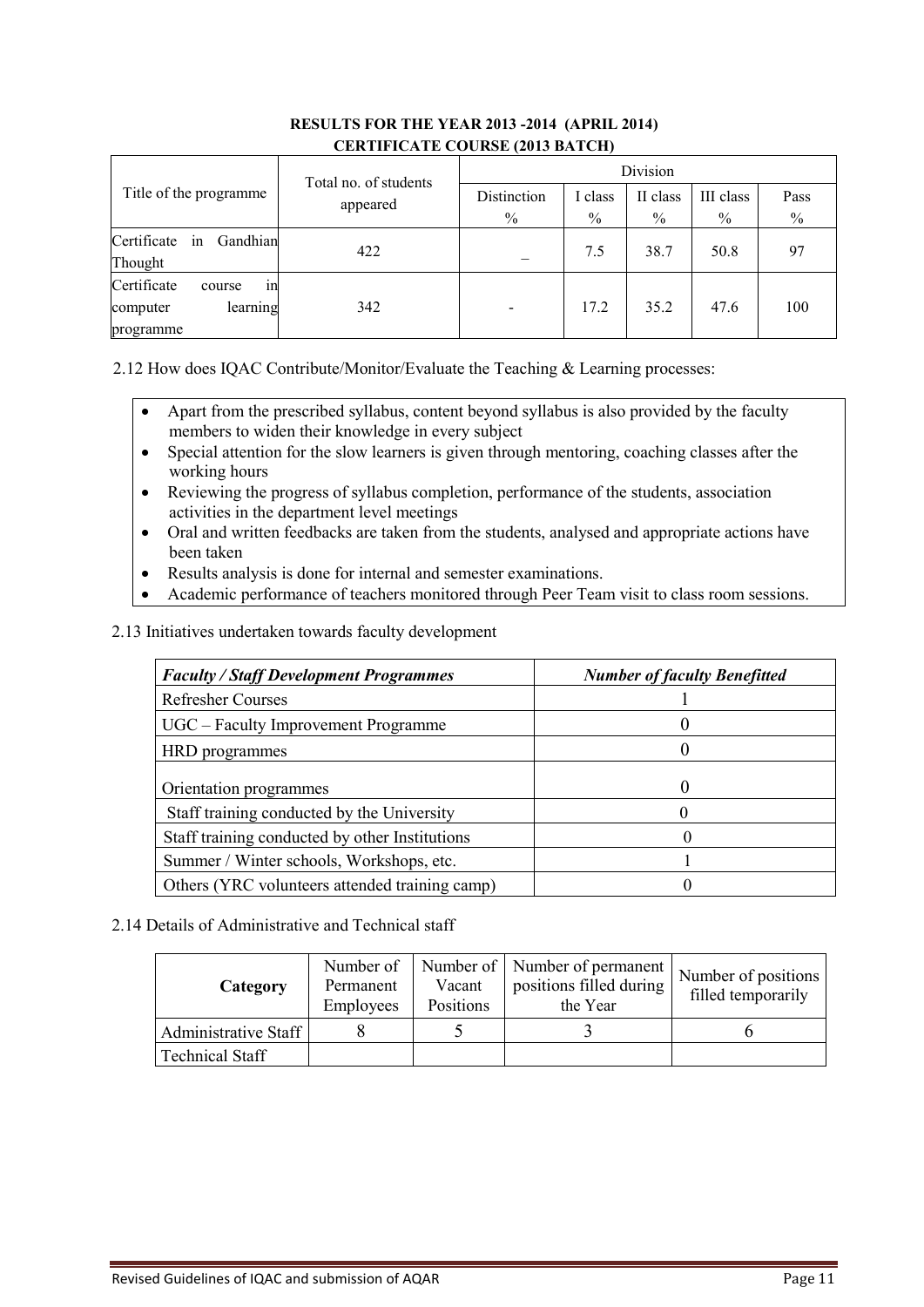# **Criterion – III**

# **3. Research, Consultancy and Extension**

3.1 Initiatives of the IQAC in Sensitizing/Promoting Research Climate in the institution

- Encourage the faculty members to apply for UGC/DST/ICSSR/Other funding agencies to strengthen the research
- Identifying key area of research.
- Encouraging faculty members to take up inter disciplinary research projects
- Initiated to organize an state, national and international conferences.
- Staff and students are motivated to contribute articles in Indexed/ reputed journals and books.

3.2 Details regarding major projects

|                     | Completed                | Ongoing | <b>Sanctioned</b>        | <b>Submitted</b> |
|---------------------|--------------------------|---------|--------------------------|------------------|
| Number              | $\overline{\phantom{0}}$ | -       | $\qquad \qquad$          | -                |
| Outlay in Rs. Lakhs | $\overline{\phantom{0}}$ |         | $\overline{\phantom{a}}$ |                  |

3.3 Details regarding minor projects

|                     | Completed | Ongoing                  | <b>Sanctioned</b> | <b>Submitted</b> |
|---------------------|-----------|--------------------------|-------------------|------------------|
| Number              |           | -                        |                   |                  |
| Outlay in Rs. Lakhs | -         | $\overline{\phantom{0}}$ | -                 |                  |

3.4 Details on research publications

|                          | <b>International</b> | <b>National</b> | <b>Others</b> |
|--------------------------|----------------------|-----------------|---------------|
| Peer Review Journals     | 10                   |                 |               |
| Non-Peer Review Journals |                      |                 |               |
| e-Journals               |                      |                 |               |
| Conference proceedings   |                      | h               |               |

3.5 Details on Impact factor of publications:

| Range | $\overline{\phantom{0}}$ | Average | $\overline{\phantom{0}}$ | h-index |  | Nos. in SCOPUS |  |
|-------|--------------------------|---------|--------------------------|---------|--|----------------|--|
|-------|--------------------------|---------|--------------------------|---------|--|----------------|--|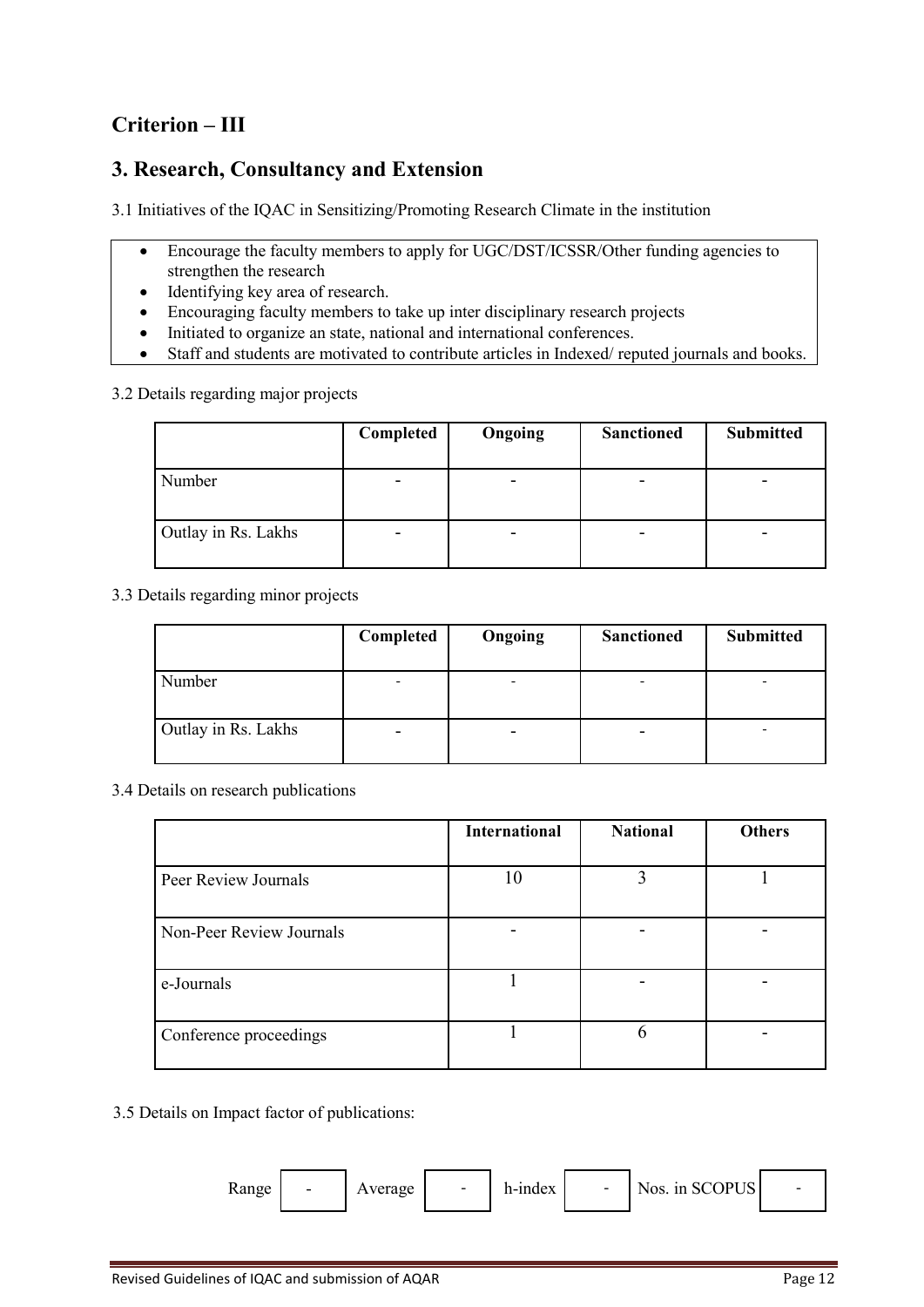3.6 Research funds sanctioned and received from various funding agencies, industry and other organisations

| Nature of the projects                                                                                                                                                                                                                                                                                                                                                                    |                          | Duration<br>Year         | Name of the<br>funding Agency | Total grant<br>sanctioned    | Received                 |  |  |  |  |
|-------------------------------------------------------------------------------------------------------------------------------------------------------------------------------------------------------------------------------------------------------------------------------------------------------------------------------------------------------------------------------------------|--------------------------|--------------------------|-------------------------------|------------------------------|--------------------------|--|--|--|--|
| Major projects                                                                                                                                                                                                                                                                                                                                                                            |                          | $\overline{\phantom{m}}$ | -                             | $\overline{\phantom{0}}$     | $\overline{\phantom{0}}$ |  |  |  |  |
| Minor projects                                                                                                                                                                                                                                                                                                                                                                            |                          | $\overline{\phantom{m}}$ | $\overline{\phantom{0}}$      |                              | -                        |  |  |  |  |
| Interdisciplinary projects                                                                                                                                                                                                                                                                                                                                                                |                          | $\overline{\phantom{a}}$ | $\overline{\phantom{0}}$      | $\overline{\phantom{0}}$     | -                        |  |  |  |  |
| Industry sponsored                                                                                                                                                                                                                                                                                                                                                                        |                          | $\overline{\phantom{a}}$ | $\qquad \qquad \blacksquare$  | $\qquad \qquad \blacksquare$ | $\overline{\phantom{0}}$ |  |  |  |  |
| Projects sponsored by                                                                                                                                                                                                                                                                                                                                                                     |                          |                          | $\overline{\phantom{0}}$      |                              |                          |  |  |  |  |
| University/College                                                                                                                                                                                                                                                                                                                                                                        |                          |                          |                               |                              |                          |  |  |  |  |
| Students research projects                                                                                                                                                                                                                                                                                                                                                                |                          | $\overline{\phantom{m}}$ | $\overline{\phantom{a}}$      | $\qquad \qquad \blacksquare$ | -                        |  |  |  |  |
| other than compulsory by the University)                                                                                                                                                                                                                                                                                                                                                  |                          |                          |                               |                              |                          |  |  |  |  |
| Any other (Specify)                                                                                                                                                                                                                                                                                                                                                                       |                          | $\overline{\phantom{m}}$ | $\overline{\phantom{a}}$      | $\overline{\phantom{0}}$     | $\overline{\phantom{0}}$ |  |  |  |  |
| Total                                                                                                                                                                                                                                                                                                                                                                                     |                          |                          |                               |                              |                          |  |  |  |  |
| 3.7 No. of books published<br>i) With ISBN No.<br><b>Chapters in Edited Books</b><br>3<br>1<br>ii) Without ISBN No.<br>3.8 No. of University Departments receiving funds from<br>UGC-SAP<br>CAS<br><b>DST-FIST</b><br><b>DBT</b> Scheme/funds<br><b>DPE</b><br><b>CPE</b><br><b>DBT</b> Star Scheme<br>3.9 For Colleges<br>Autonomy<br><b>INSPIRE</b><br>Any Other (specify)<br><b>CE</b> |                          |                          |                               |                              |                          |  |  |  |  |
| 3.10 Revenue generated through Consultancy<br>3.11 No. of Conferences organized by the Institution                                                                                                                                                                                                                                                                                        |                          |                          |                               |                              |                          |  |  |  |  |
| Level                                                                                                                                                                                                                                                                                                                                                                                     | International            | <b>National</b>          | <b>State</b>                  | University                   | College                  |  |  |  |  |
| Number                                                                                                                                                                                                                                                                                                                                                                                    |                          |                          |                               |                              |                          |  |  |  |  |
| Sponsoring agencies                                                                                                                                                                                                                                                                                                                                                                       | $\overline{\phantom{a}}$ |                          | $\qquad \qquad \blacksquare$  |                              |                          |  |  |  |  |
| 3.12 No. of faculty served as experts, chairpersons or resource persons<br>3.13 No. of Collaborations                                                                                                                                                                                                                                                                                     | International            |                          | National                      | 3<br>Any other               |                          |  |  |  |  |
|                                                                                                                                                                                                                                                                                                                                                                                           |                          |                          |                               |                              |                          |  |  |  |  |

3.14 No. of linkages created during this year -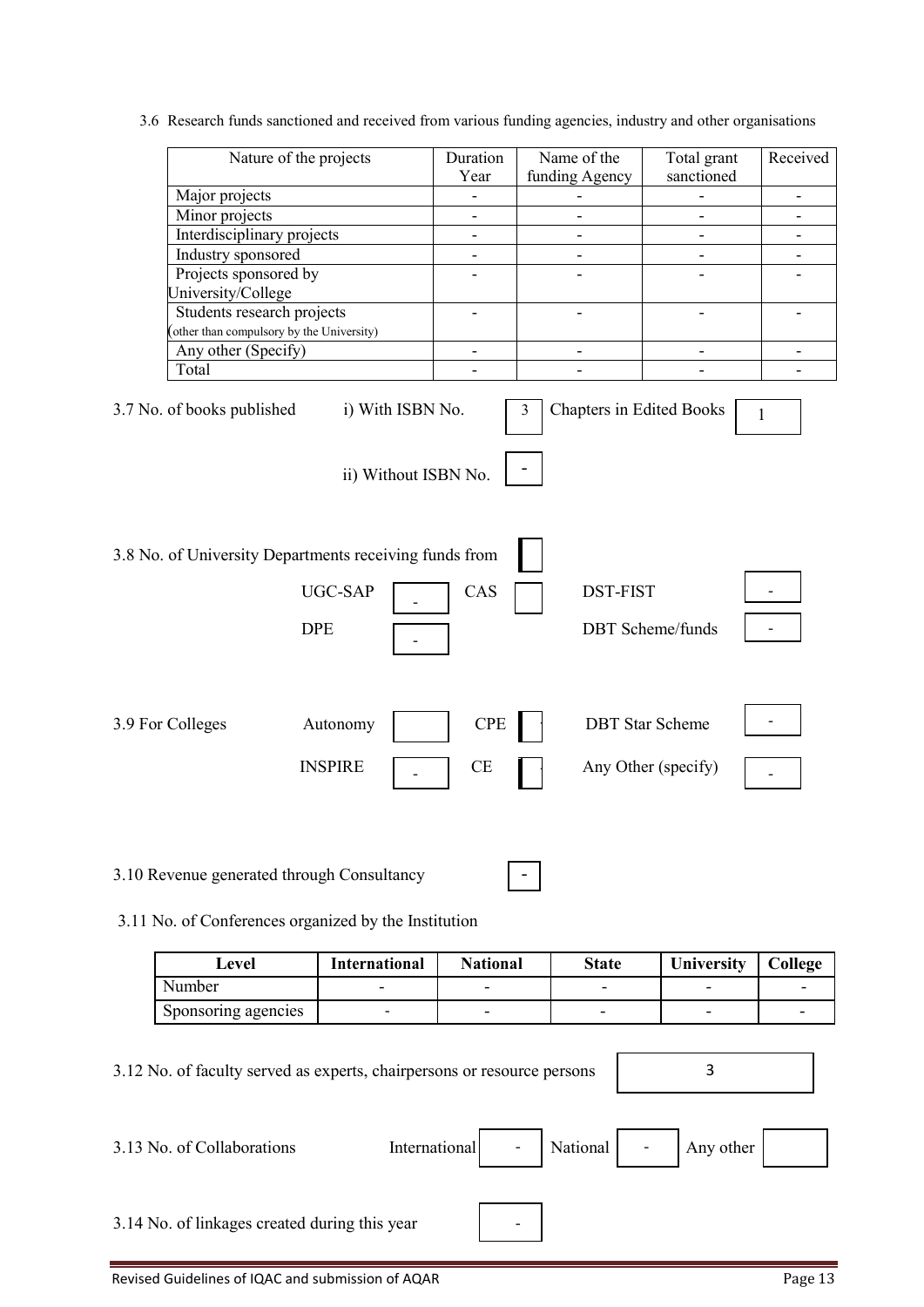3.15 Total budget for research for current year in lakhs:







### 3.16 No. of patents received this year

| <b>Type of Patent</b> |         | <b>Number</b> |
|-----------------------|---------|---------------|
| National              | Applied |               |
|                       | Granted |               |
| International         | Applied |               |
|                       | Granted |               |
| Commercialised        | Applied |               |
|                       | Granted |               |

3.17 No. of research awards/ recognitions received by faculty and research fellows of the institute in the year

| <b>Total</b> | International | <b>National</b> | <b>State</b> | <b>University</b> | <b>District</b> | College |
|--------------|---------------|-----------------|--------------|-------------------|-----------------|---------|
|              |               |                 |              |                   |                 |         |

3.18 No. of faculty from the Institution<br>who are Ph. D. Guides and students registered under them

| 1 |  |
|---|--|
|   |  |
| 5 |  |



3.19 No. of Ph.D. awarded by faculty from the Institution

3.20 No. of Research scholars receiving the Fellowships (Newly enrolled + existing ones)

JRF SRF Project Fellows Any other - - - -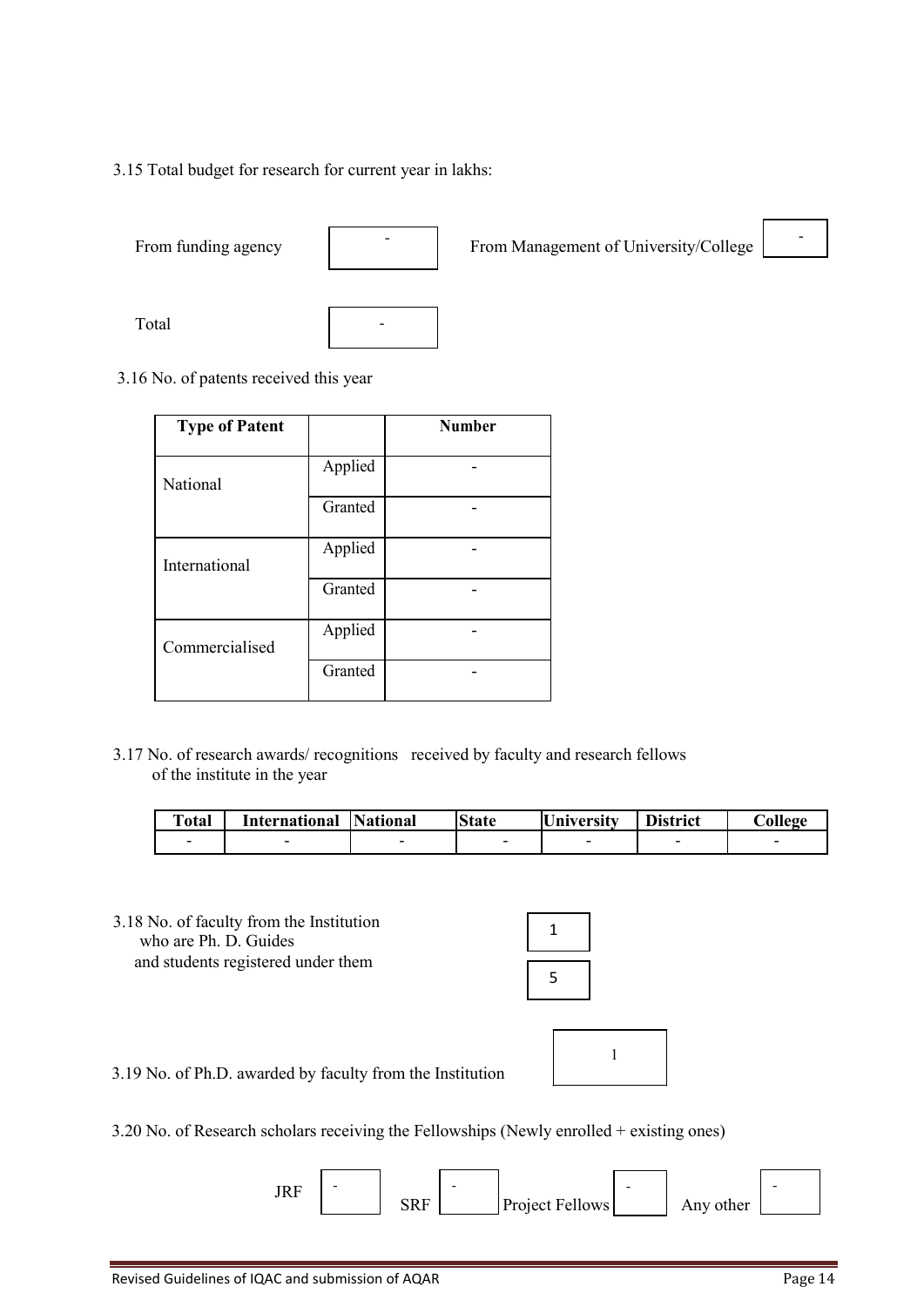

3.26 Major Activities during the year in the sphere of extension activities and Institutional Social Responsibility

- Chemistry Department organized a programme on Entrepreneurship for Rural Women.
- Science day celebrations by all the Science Departments
- The manufacturing homemade chocolates and Hygiene cooking was conducted in the campus for the public by Home Science Department.
- Training the Trainer programme was conducted by the Consumer Awareness Club and department of commerce
- Sampling plantation
- General awareness program of higher education to +2 students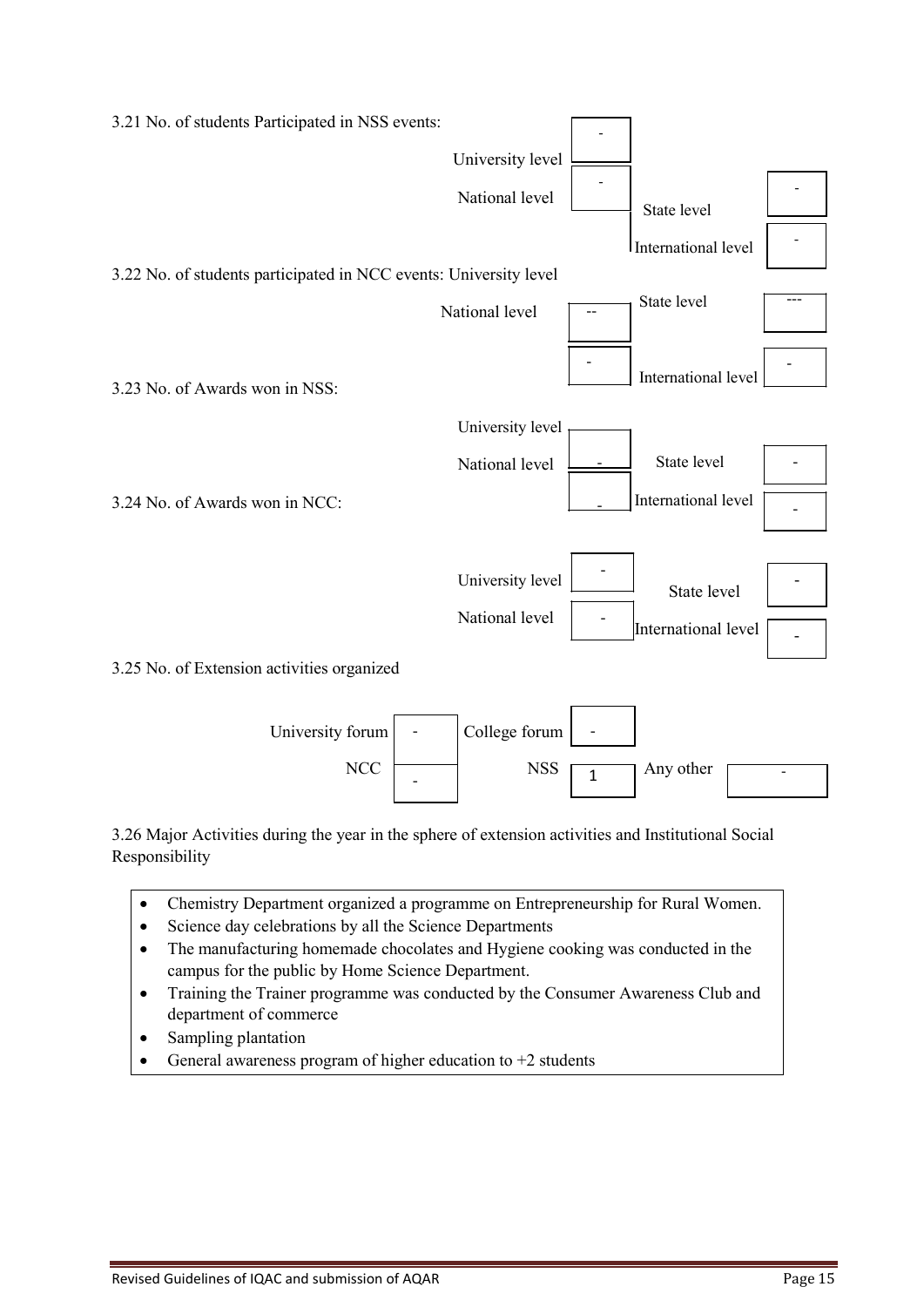# **Criterion – IV 4. Infrastructure and Learning Resources**

4.1 Details of increase in infrastructure facilities:

| <b>Facilities</b>                                                                        | <b>Existing</b> | <b>Newly</b><br>created | <b>Source of Fund</b> | <b>Total</b> |
|------------------------------------------------------------------------------------------|-----------------|-------------------------|-----------------------|--------------|
| Campus area                                                                              | 11 Acre         |                         | State Govt.           |              |
| Class rooms                                                                              | 14              | 3                       | State Govt.           |              |
| Laboratories                                                                             | $\overline{2}$  |                         | State Govt.           |              |
| Seminar Halls                                                                            |                 |                         | State Govt.           |              |
| No. of important equipments<br>purchased ( $\geq 1$ -0 lakh) during the<br>current year. |                 |                         |                       |              |
| Value of the equipment purchased<br>during the year (Rs. in Lakhs)                       |                 |                         |                       |              |
| Others                                                                                   |                 |                         |                       |              |
| Auditorium                                                                               |                 |                         | State Govt.           |              |
| Canteen                                                                                  |                 |                         | State Govt.           |              |

4.2 Computerization of administration and library

Use the computer and data storage in the Administration office

### 4.3 Library service:

|                         | $\overline{\text{Existing}}$ |          | Newly added |       | Total |          |
|-------------------------|------------------------------|----------|-------------|-------|-------|----------|
|                         | No.                          | Value    | No.         | Value | No.   | Value    |
| <b>Text Books</b>       | 3317                         | 7,96,523 |             |       | 3317  | 7,96,523 |
| <b>Reference Books</b>  |                              |          |             |       |       |          |
| e-Books                 |                              |          |             |       |       |          |
| Journals                |                              |          |             |       |       |          |
| e-Journals              |                              |          |             |       |       |          |
| <b>Digital Database</b> |                              |          |             |       |       |          |
| CD & Video              |                              |          |             |       |       |          |
| Magagazines             |                              |          |             |       |       |          |

# 4.4 Technology up gradation (overall)

|          | Total<br>Computers | Computer<br>Labs | Internet | <b>Browsing</b><br>Centres | Computer<br>Centres | Office   Departments | Others |
|----------|--------------------|------------------|----------|----------------------------|---------------------|----------------------|--------|
| Existing | 55                 | 2                | Yes      |                            |                     | o                    |        |
| Added    | 0                  |                  |          |                            |                     |                      |        |
| Total    | 55                 |                  | Yes      |                            |                     |                      |        |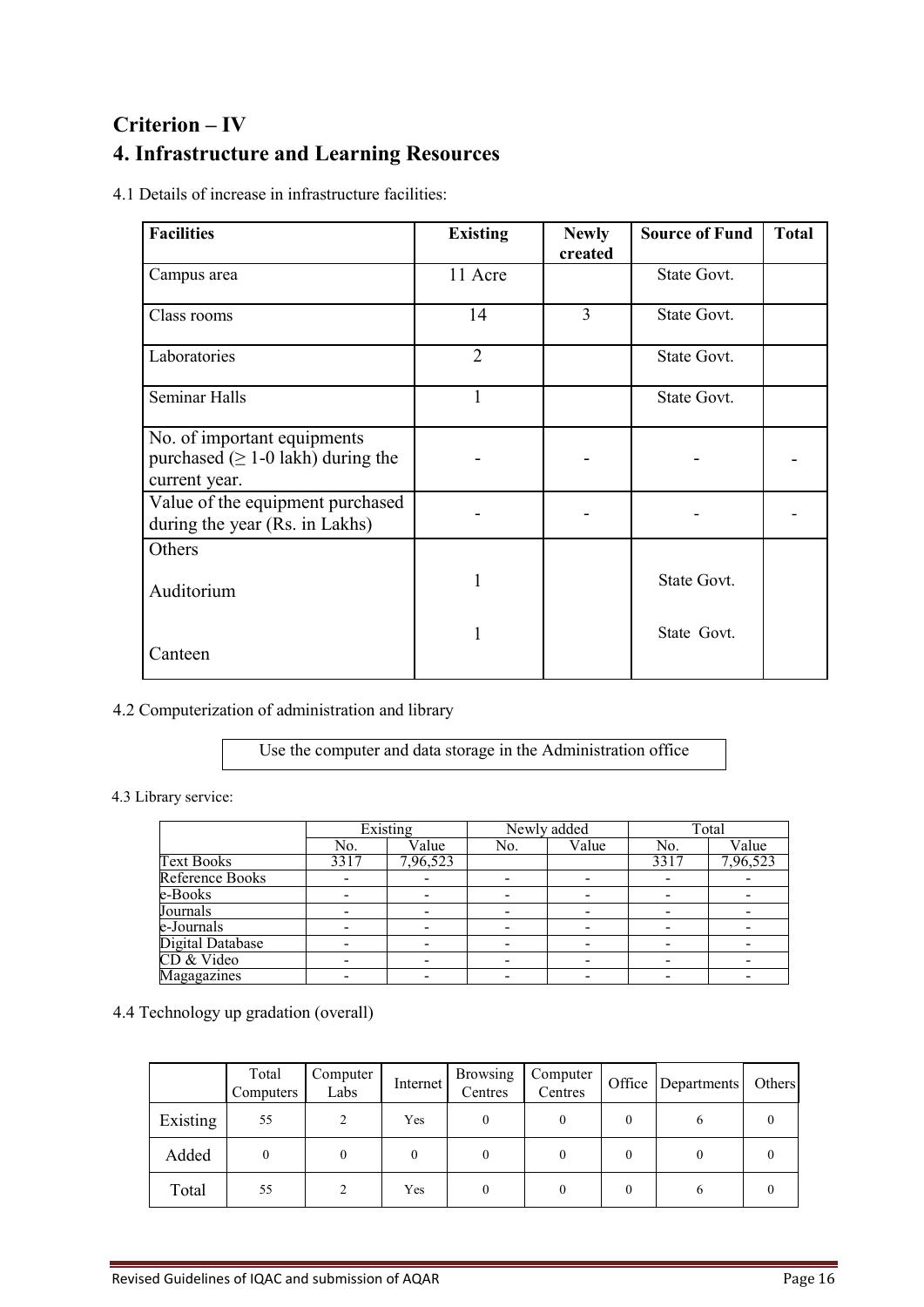4.5 Computer, Internet access, training to teachers and students and any other programme for technology up gradation (Networking, e-Governance etc.)

NO

- 4.6 Amount spent on maintenance in lakhs:
	- i) ICT
	- ii) Campus Infrastructure and facilities
	- iii) Equipments
	- iv) Others

**Total:**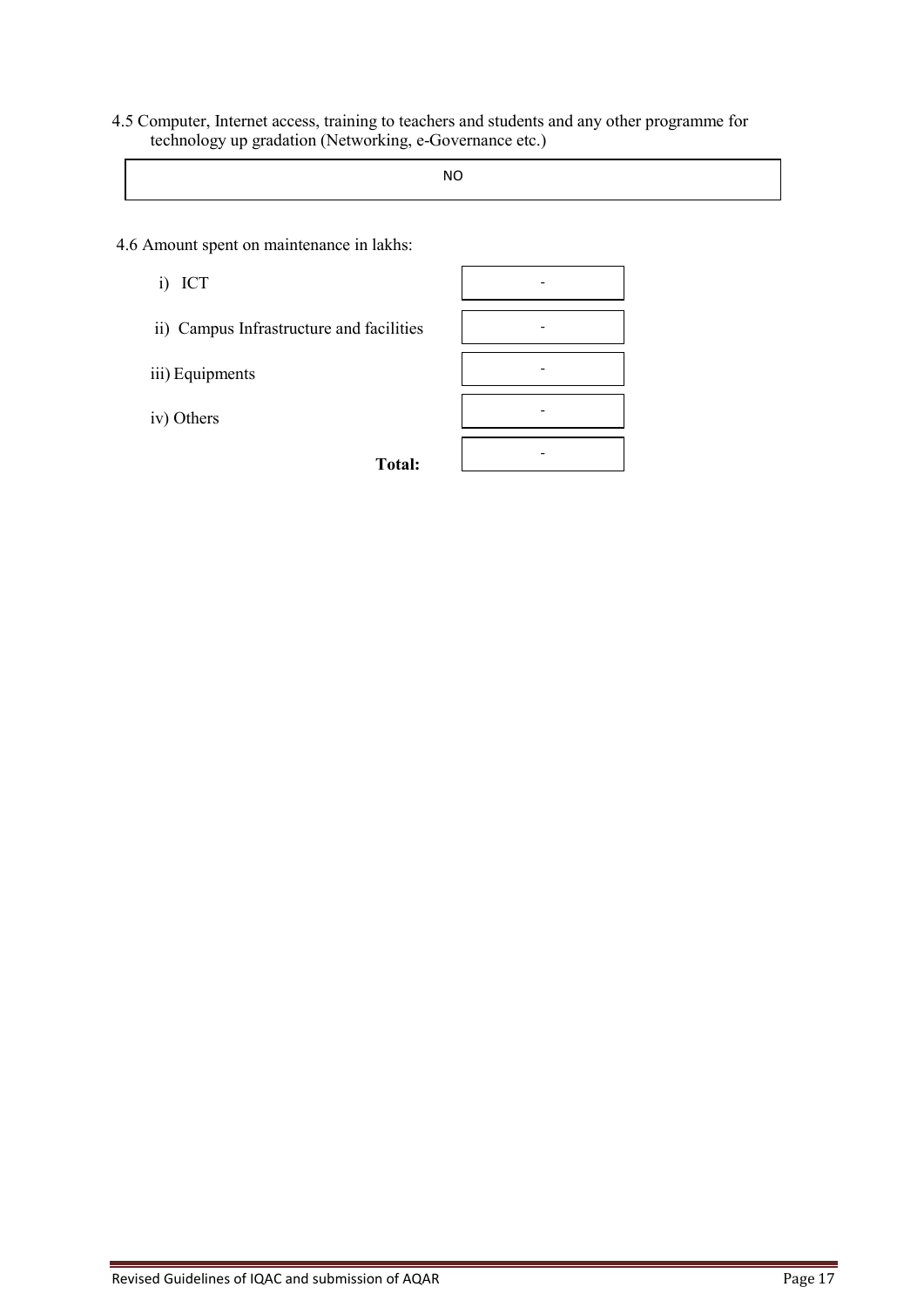# **Criterion – V**

# **5. Student Support and Progression**

5.1 Contribution of IQAC in enhancing awareness about Student Support Services

- Every class have a class committee counseling of faculty of the class concerned, student representative and a chairperson who is not a faculty for the class
- Subject wise special coaching classes for slow learners are conducted during the after class hours
- National Service Scheme and other clubs encourage the students to take part in community development activities
- For anti-ragging cell, anti-ragging squad
- Reading Room facility provided in the college library
- Through Circular
- Through Suggestion box
- Fresher's induction programme on the opening day of the college through PTA

5.2 Efforts made by the institution for tracking the progression

- Transparent admission procedure
- All teaching faculty prepare the course materials for the courses they are teaching before commencement of each semester.
- Academic audit is being conducted every semester to evaluate the progress.
- Allocation of Class Mentors for each classes in each programme for progression in academic as well as extra-curricular activities.
- Remedial coaching class
- Highlighting achievements of students in college day and convocation day celebrations.
- Parent teachers meeting on the progression of their ward.

5.3 (a) Total Number of students

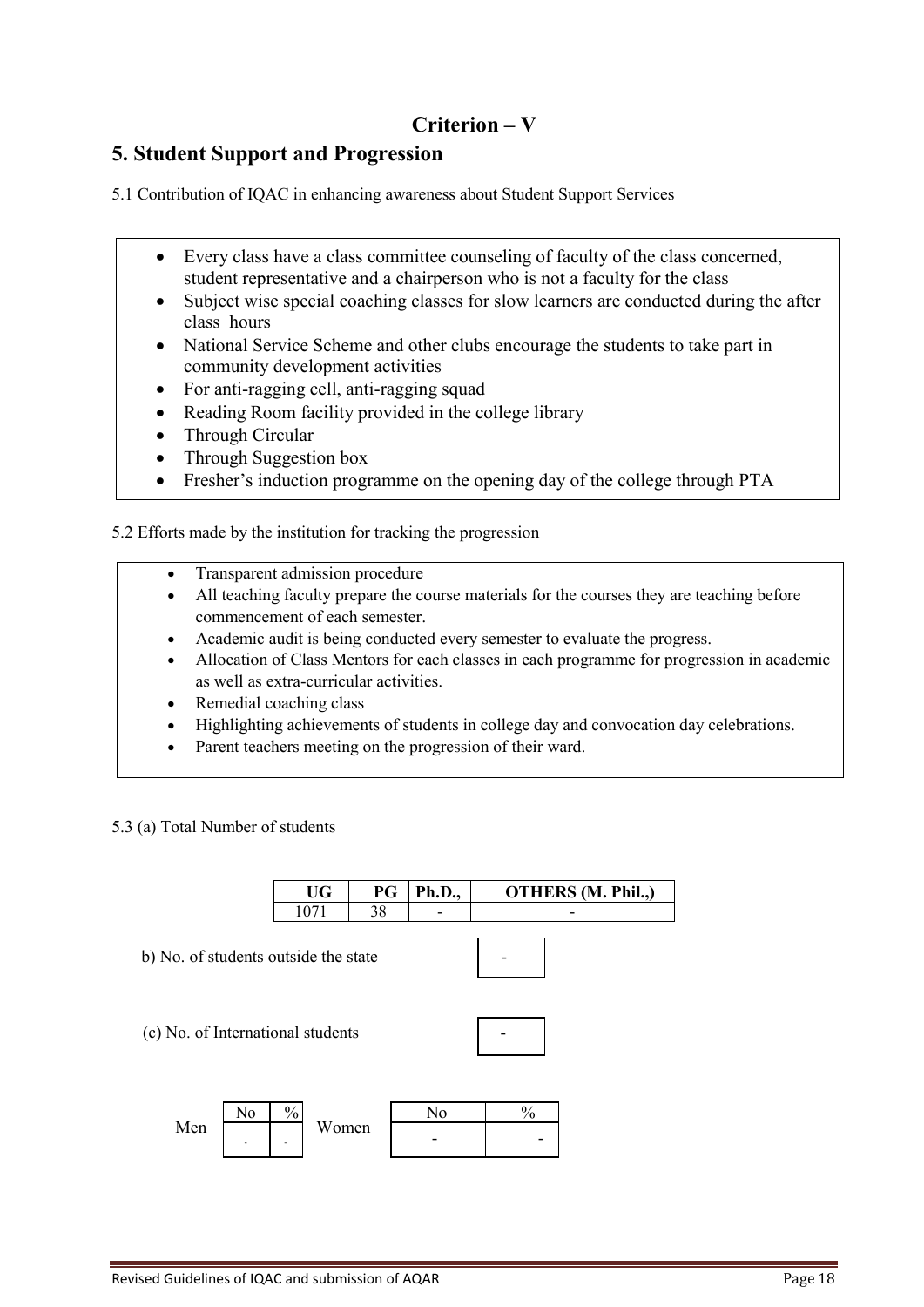| <b>Last Year</b> |     |             |            |                          |       | This Year  |      |            |                          |       |
|------------------|-----|-------------|------------|--------------------------|-------|------------|------|------------|--------------------------|-------|
| General          | SС  | $_{\rm CT}$ | <b>OBC</b> | Physically<br>Challenged | Total | General SC | . ST | <b>OBC</b> | Physically<br>Challenged | Total |
|                  | 299 | 57          | 681        |                          | .040  |            |      | 960        | -                        | 109   |

Demand ratio:  $4.05 : 1$  Drop –out % :3

5.4 Details of student support mechanism for coaching for competitive examinations (If any)

- Training on Aptitude/Quantitative /Communication skills for students through placement cell
- Students were taken special classes during placement hours informing various competitive exams available for them and the guidance were given to them to prepare for the examinations.

| No. of students beneficiaries |  |
|-------------------------------|--|
|-------------------------------|--|

5.5 No. of students qualified in these examinations

| <b>NET</b>                          | <b>SET/SLET</b>                                                                                      |             | <b>GATE</b> |        | <b>CAT</b>                                                                                                                                                                                                                                                  |
|-------------------------------------|------------------------------------------------------------------------------------------------------|-------------|-------------|--------|-------------------------------------------------------------------------------------------------------------------------------------------------------------------------------------------------------------------------------------------------------------|
| IAS/IPS etc                         | State PSC<br>5.6 Details of student Counselling and Career guidance                                  | <b>UPSC</b> |             | Others |                                                                                                                                                                                                                                                             |
| $\bullet$<br>$\bullet$<br>$\bullet$ | and to know about the market<br>To offer individual counseling to the students as and when necessary |             |             |        | The final year students are given the career guidance for improving their knowledge<br>Personal guidance, on both academic and non-academic matters, is made available<br>to the students through mentoring, which is offered in the department at multiple |

No. of students benefitted :

5.7 Details of Campus Placement

|                                       | <b>On</b> campus                   | <b>Off Campus</b>            |                                       |                                     |
|---------------------------------------|------------------------------------|------------------------------|---------------------------------------|-------------------------------------|
| Number of<br>Organizations<br>Visited | Number of Students<br>Participated | Number of<br>Students Placed | Number of<br>Students<br>Participated | Number of<br><b>Students Placed</b> |
|                                       |                                    |                              | 60                                    |                                     |

5.8 Details of gender sensitization programmes

- Being Women institution the students are trained and empowered in various aspects to improve their personality and exposure to the society.
- Cinema on women related topics are showcased to facilitate the students for their better understating.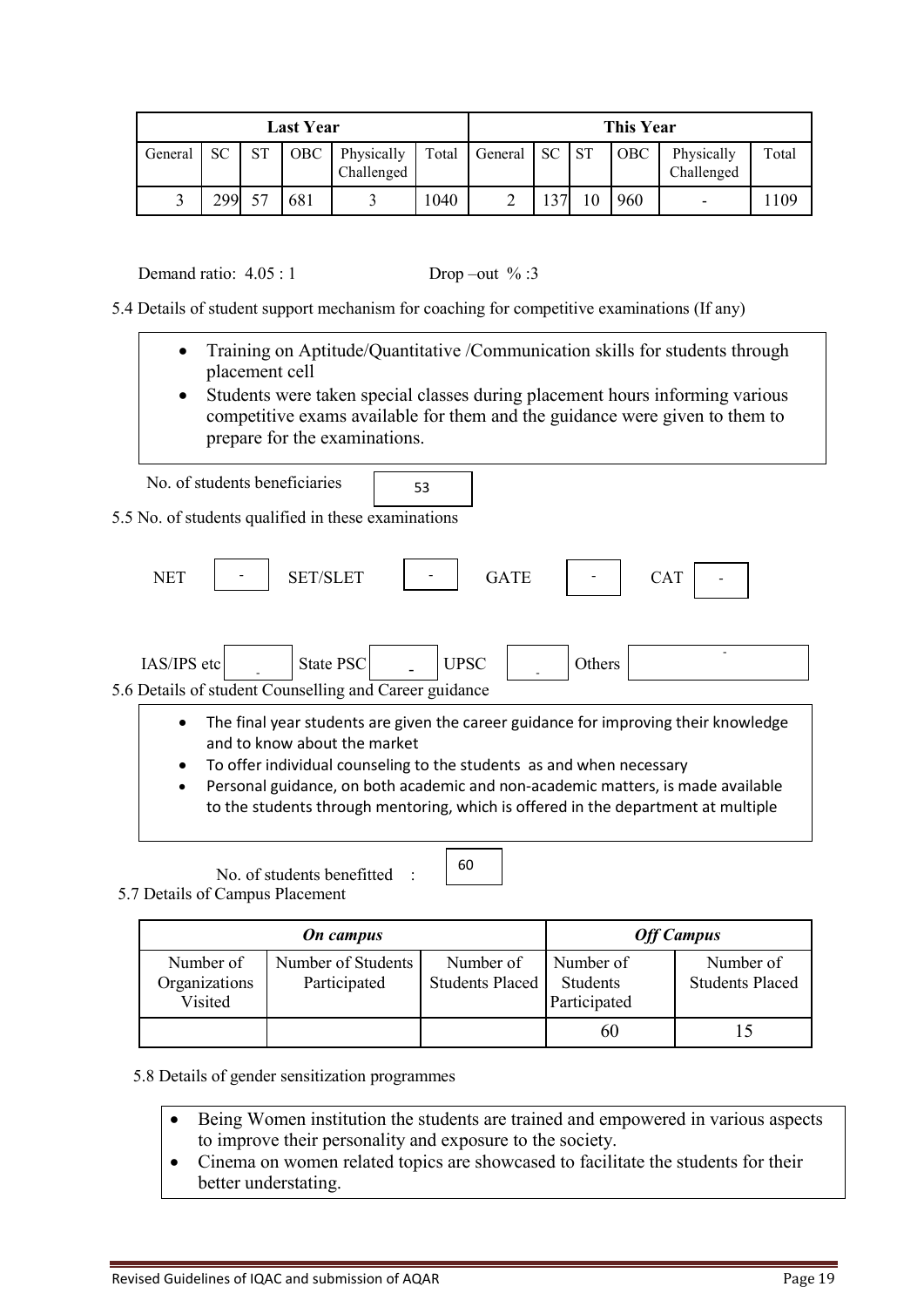#### 5.9 Students Activities

5.9.1 No. of students participated in Sports, Games and other events



|                                                                         | <b>Number of students</b> | Amount    |
|-------------------------------------------------------------------------|---------------------------|-----------|
| Financial support from institution                                      |                           |           |
| Financial support from government                                       | 897                       | 16,44,893 |
| Financial support from other sources                                    |                           |           |
| Number of students who received International/<br>National recognitions |                           |           |

#### 5.11 Students organised / initiatives

| Fairs | . State / University level |  | National level. | International level : - |
|-------|----------------------------|--|-----------------|-------------------------|
|-------|----------------------------|--|-----------------|-------------------------|

Exhibition : State / University level :- National level :- International level :-

| - |  |
|---|--|
|   |  |
|   |  |

5.12 No. of social initiatives undertaken by the students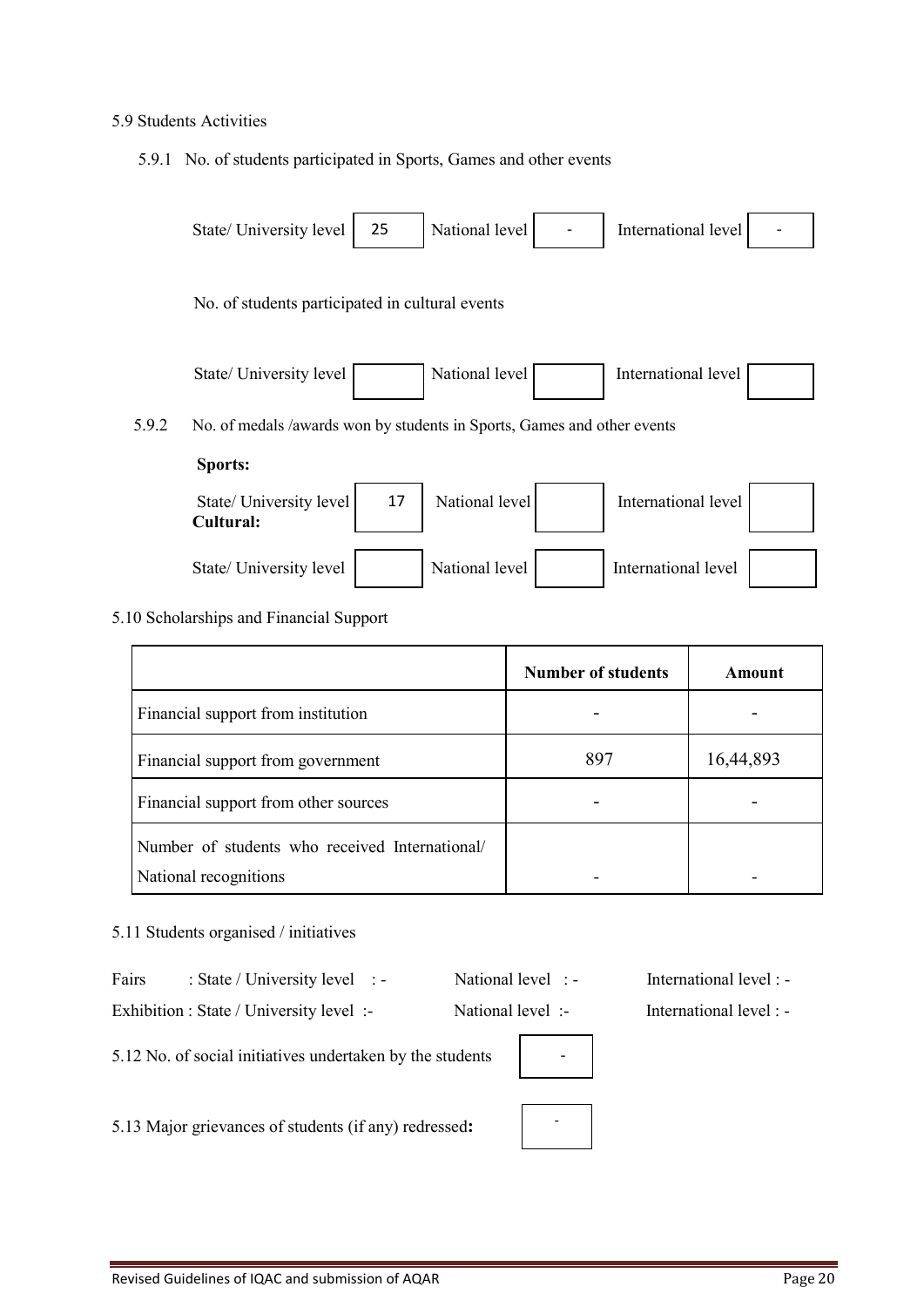# **Criterion – VI**

# **6. Governance, Leadership and Management**

6.1 State the Vision and Mission of the institution

Vision : To educate empower and enlighten women to evaluate the society

Mission: To educate enlighten and empower the students so as to enhance the society by satisfying the local and national needs.

6.2 Does the Institution has a management Information System

### The institution has a management information system partly

6.3 Quality improvement strategies adopted by the institution for each of the following:

6.3.1 Curriculum Development

The college is affiliated to the Mother Teresa Women's University, Kodaikanal and follows the curriculum and syllabi prescribed by it. The institution does not frame any new curriculum for any of the courses offered on its own. Every department one senior faculty members from the institution is a member of Board of Studies of university.

## 6.3.2 Teaching and Learning

- Faculty members are encouraged to take initiative to become competent in their field and find innovations in their teaching methodologies through the faculty development programmes.
- Stress on improvement in communication skills in English Language through conduct of additional English inputs followed by Soft Sills and Aptitude development.
- Deputation of students and faculty for conferences, seminars and workshops
- Motivating faculty members to students pursue their higher studies
- Based on the assessment, the week students are provided with remedial classes
- Encouraging faculty members to use innovative teaching methodologies

6.3.3 Examination and Evaluation

| • Each course, both theory, practical and sessional (including project works)<br>are evaluated for a maximum of 100 marks.                                                      |
|---------------------------------------------------------------------------------------------------------------------------------------------------------------------------------|
| • For all theory, the continuous internal assessment carrying 25 marks<br>subdivided to unit test (15 marks), assignment(5 marks) and<br>seminar/attendance (5 marks) are done. |
| • For practical, 40 marks of internal evaluation consists of conduction of<br>laboratory experiment                                                                             |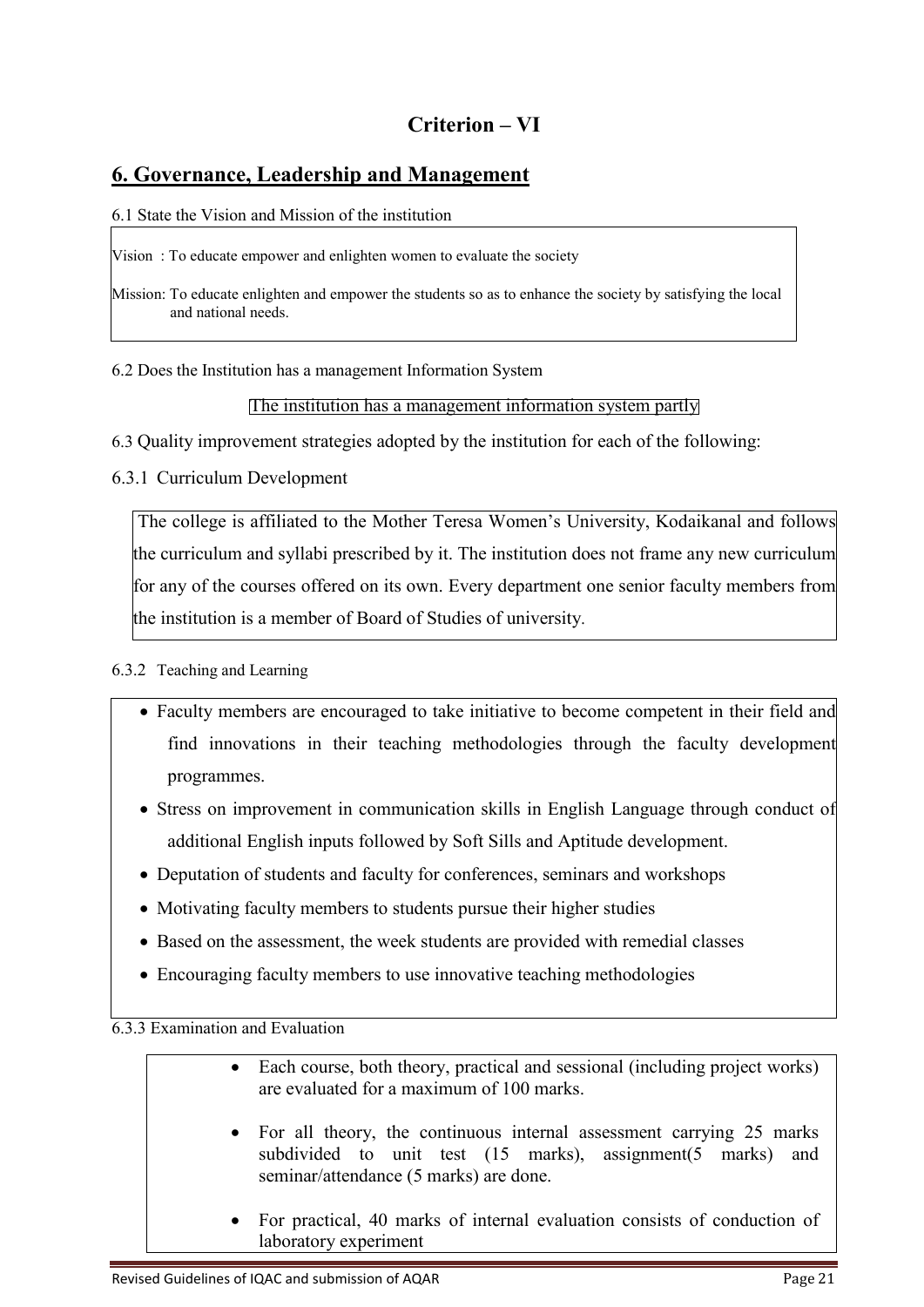- The end of semester examination shall carry 75 and 60 marks for theory and practical, respectively, as per the university norms.
- Guiding students to apply for photo copy of answer scripts, evaluation of received answer scripts, apply for revaluation and challenge evaluation.

## 6.3.4 Research and Development

- To achieve academic excellence, a conducive and supportive environment is provided to faculty members to pursue research work.
- The faculty members are encouraged to publish their research contributions in various national, international journals and conferences
- The institute motivates the faculty members to attend research oriented seminars/workshops/conferences, etc., by providing on-duty leave.
- Research articles published from various departments.
- Encouraging faculty members to pursue post-doctorate programmes in reputed universities

### 6.3.5 Library, ICT and physical infrastructure / instrumentation

 Functioning with available physical infrastructure and pursue the required physical infrastructure .<br>in near future

### 6.3.6 Human Resource Management

- Orientation for the newly appointed Faculty about the working atmosphere of the college.
- Career advancement through Refresher courses and Orientation courses to the faculty.
- The faculty and staff members are entitled to avail summer and winter vacations, casual leave and compensation leave
- Medical leave provision was given to the faculty and staff members based on the request
- On duty was provided for pursuing higher studies , attending enrichment courses and external examiner duties

### 6.3.7 Faculty and Staff recruitment

- Recruitment permanent faculty on merit basis and roster system, as per the guidelines of UGC by Tamilnadu State Government.
- Recruited permanent staff appointment through TRB Examination
- Appointment of Guest Lecturers on merit basis by Principal and Committee members
- Appointment of PTA Lecturers on merit basis by Principal and Committee members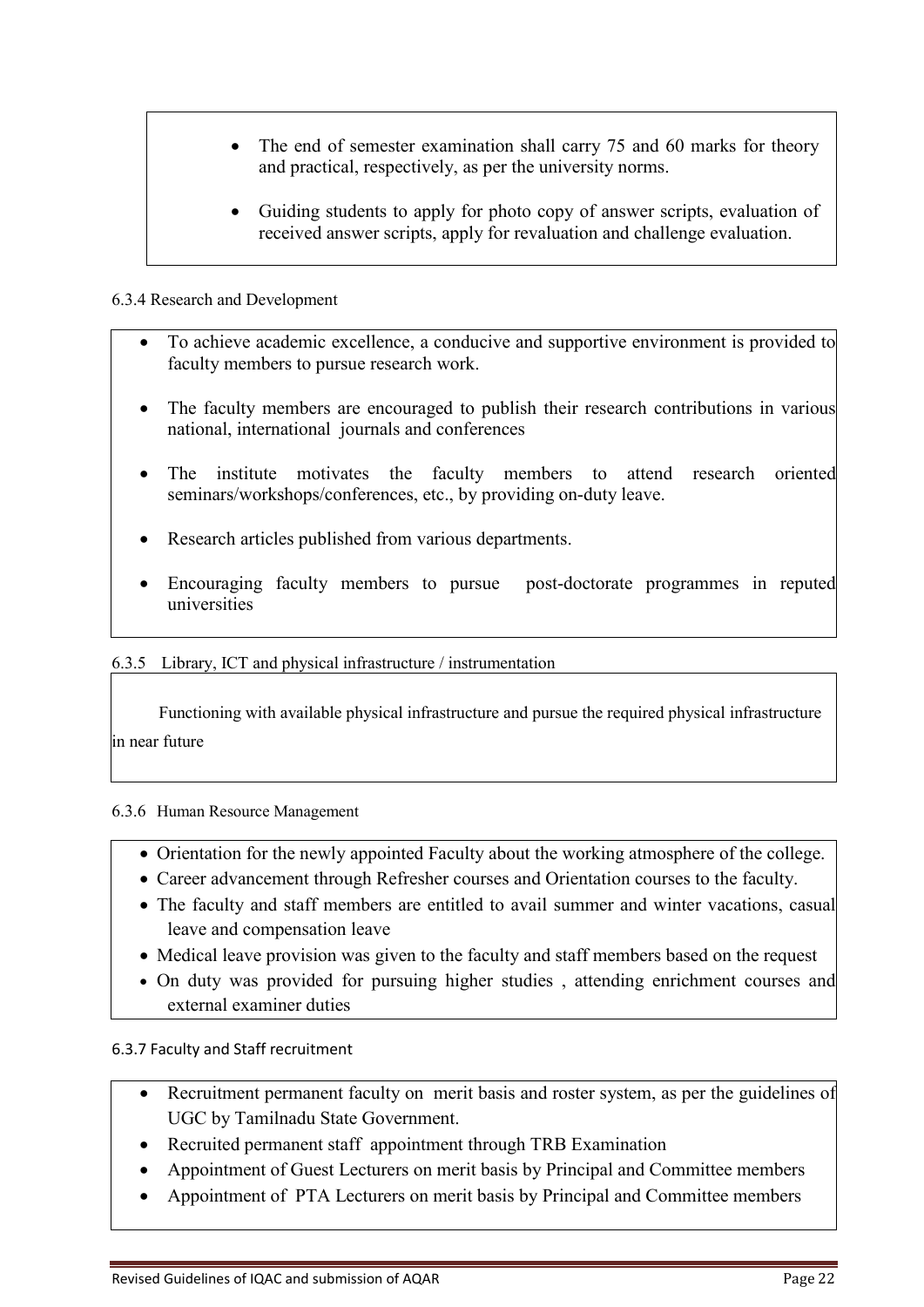6.3.8 Industry Interaction/Collaboration

- A unique and rare opportunity provided for students to learn the theoretical concepts and practical
- Field visits, industrial visits at state and national levels
- Collaboration with industries and other noted institutions to organize seminars

## 6.3.9 Admission of Students

- Admission of students are carried out strictly followed as per rules and regulations based on the Government of Tamilnadu
- The admission of students consists of single window system procedure for the Government of Tamilnadu

6.4 Welfare schemes for

|                      | • CPS/GPF by state government                                             |
|----------------------|---------------------------------------------------------------------------|
|                      | General health check-up for all.<br>٠                                     |
| Teaching & Non-      | Linked staff with health insurance scheme<br>$\bullet$                    |
| Teaching (permanent) | • Leave and other schemes as per Tamil Nadu state government              |
|                      | norms.                                                                    |
|                      |                                                                           |
|                      | Skill development (Spoken English, Computer Literacy, etc.,)<br>$\bullet$ |
|                      | Scholarship provided by State Government<br>$\bullet$                     |
| <b>Students</b>      | Fresher's are made to undergo a complete medical check-up in<br>$\bullet$ |
|                      | the beginning of the year                                                 |
|                      | • Medical services are provided for the students in the campus itself     |
|                      | whenever needed                                                           |

6.5 Total corpus fund generated

6.6 Whether annual financial audit has been done

 $ves \checkmark$  No

6.7 Whether Academic and Administrative Audit (AAA) have been done?

 $-$ 

| <b>Audit Type</b> | <b>External</b> |        |        | <b>Internal</b> |  |  |
|-------------------|-----------------|--------|--------|-----------------|--|--|
|                   | Yes/No          | Agency | Yes/No | Authority       |  |  |
| Academic          | Yes             |        | Yes    |                 |  |  |
| Administrative    | Yes             |        | Yes    |                 |  |  |

8. Does the University/ Autonomous College declare results within 30 days?

| For UG Programmes | Yes | No |  |
|-------------------|-----|----|--|
| For PG Programmes | Yes | No |  |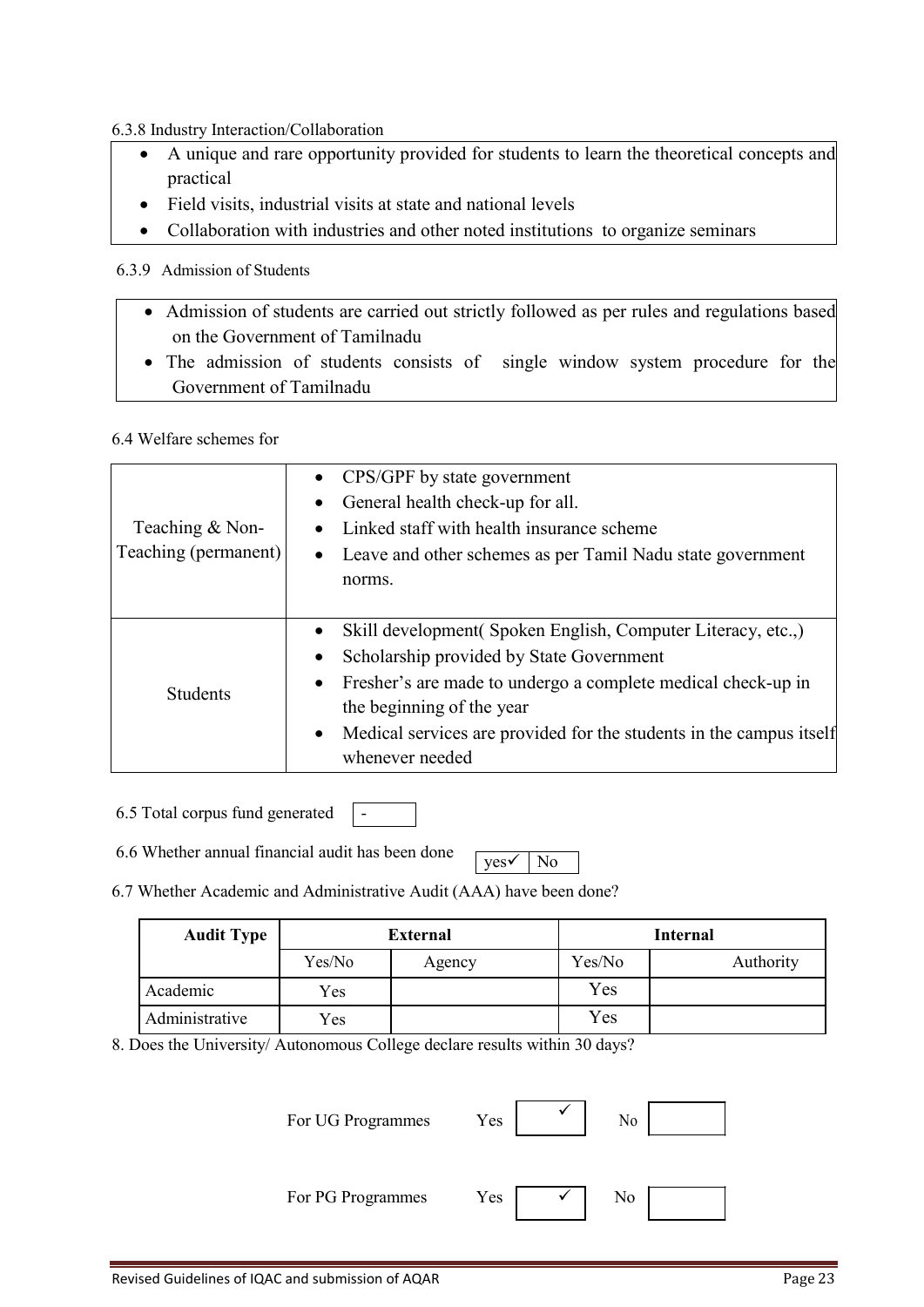6.9 What efforts are made by the University/ Autonomous College for Examination Reforms?

## Not Applicable. Institution was affiliated to Mother Teresa Women's University, Kodaikanal

6.10 What efforts are made by the University to promote autonomy in the affiliated/constituent colleges?

## Not Applicable

6.11 Activities and support from the Alumni Association

- Our alumni help the students in placement through their references
- Alumni convey their feedback periodically about the curriculum and content

6.12 Activities and support from the Parent – Teacher Association

- Parents Teachers Meeting conducted every semester. This meeting would facilitate the parents to convey their ideas for their wards better.
- The queries posted by the parents noted and would be solved in the forthcoming semesters.

6.13 Development programmes for support staff

- Both Teaching and Non-Teaching are encouraged to continuous to higher studies
- Faculty members were given enough scope to publish in peer reviewed journals
- Communication class

delivery of the control of the control of the control of the control of the control of the control of the control of the control of the control of the control of the control of the control of the control of the control of

• Support staffs are sent to workshop, and seminar.

6.14 Initiatives taken by the institution to make the campus eco-friendly.

- Students and faculty members are being informed through circular, notifications and conducting awareness programmes about the energy conservation.
- Lights and fans are switched off when not required
- Classrooms are provided with large size windows so that usage of the electric lights can be reduced.
- The institution has installed a rain percolation pond on the campus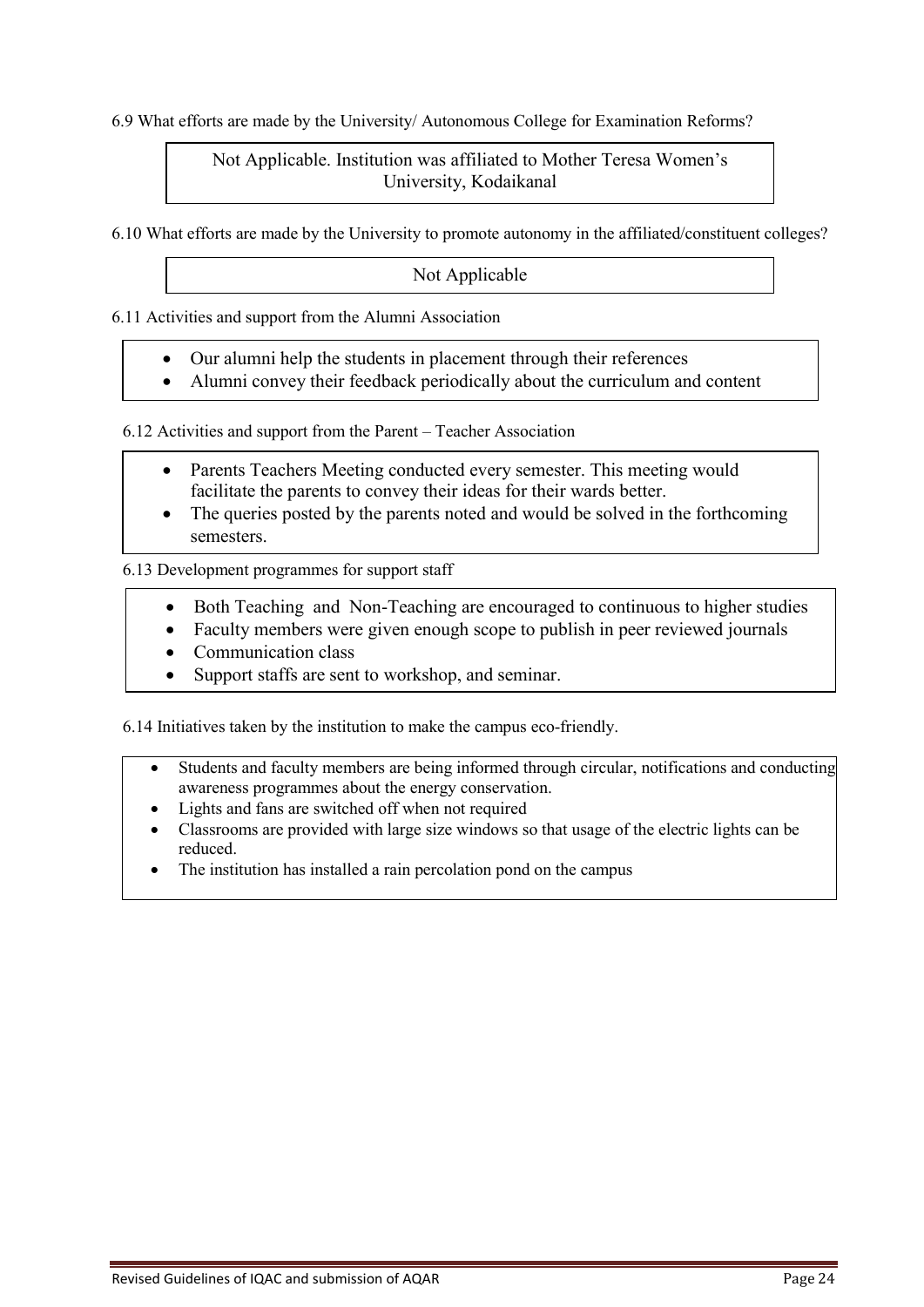# **Criterion – VII**

# **7. Innovations and Best Practices**

- 7.1 Innovations introduced during this academic year which have created a positive impact on the functioning of the institution. Give details.
	- International Women's day, International Youth day and International Yoga day celebrated for global connectivity and understanding.
	- Feedback on academic activities such as Teaching Learning, curriculum, infrastructure etc., at the end of the every year
	- Aptitude and technical skill training are provided to the third year students
	- Faculty members participate and present papers in national and International conferences
	- Mentor-Mentee are made for all the students
	- Skill development and remedial classes are being taken on a regular basis
	- Lectures and interactive sessions with distinguished faculty members are organized by the Departments.

7.2 Provide the Action Taken Report (ATR) based on the plan of action decided upon at the beginning of the year

- A faculty member is deputed as the Academic Mentoring Co- ordinator to observe the progressive of the students of the Academic, Co-curricular and extra- curricular activities.
- The students are continuously reviewed about the impact of the innovative teaching methodologies.
- Expert lectures, Seminars and events conducted for the students.
- Quality processes and system ensured.
- Variety of extension activities is carried out with enthusiastic students participation.

7.3 Give two Best Practices of the institution *(please see the format in the NAAC Self-study Manuals)*

• Best practice-I: Mentor System

entrepreneurial culture

Best practice-II: Domestic sales programme to promote the

#### **Best Practice – I**

1. **Title of the Practice:** Mentor System

### **2. Objective of the practice:**

The main objective of the Mentor System is to ensure that each student is taken care individually in which they can about their academic and personal development and career planning.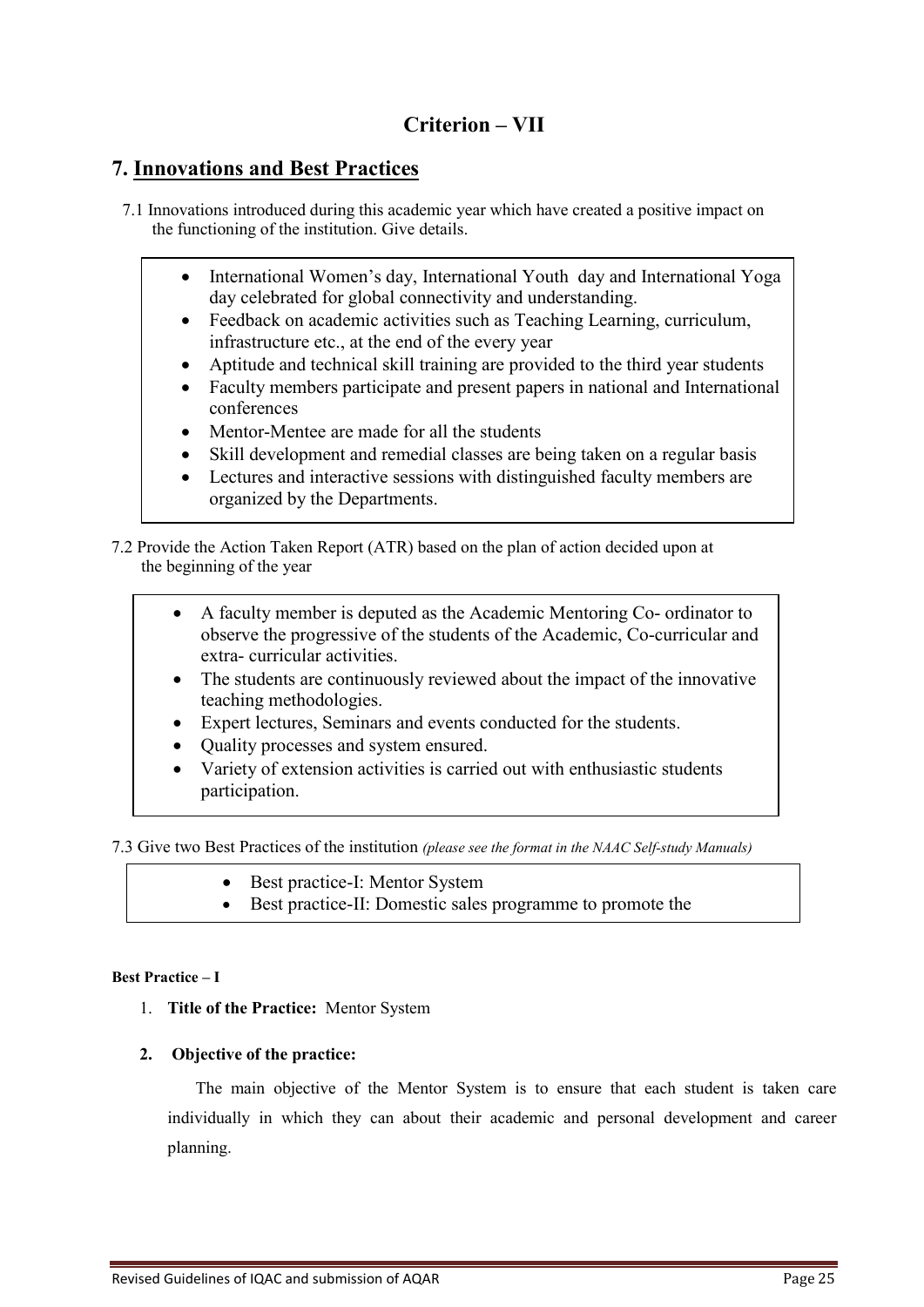#### **3. The context:**

 Mentor system has been introduced for the individual attention of the students. Almost for every 10 students in a class will have a dedicated Mentor. The Mentor looks after the academic and personal development of the students. Mentor involves providing academic advice and support to the student across the programme of study and reviewing wider academic progress continually.

 Mentor provides an academic reference to expert services with regards to study, industrial readiness and placements. Their support extends to provide a listening care for problems, both personal and academic. This system provides an excellent chance for strong rapport to develop between mentor and student.

### **4. The practice:**

 For a group of 10 to 15 students there is one faculty member as the mentor, who can provide guidance, support and resources to the students, where appropriate, schedules suggested agendas and checklist to maximise consistency in the student experience of personal tutoring in a class. Senior faculties are expected to coordinate and share practice with colleagues in similar rules and additional sources of support and guidance to other faculty members in the college of more complex cases such as those involving disciplinary and fitness to study procedures.

### 5. **Evidence of success**:

 Whenever a student's academic progress is affected due to personal or other circumstances they will discuss the issue with their mentor in order to resolve the issue.

#### **Best Practice – II**

- 1. **Title of the practice**: Domestic sales programme promote the Entrepreneurial culture
- **2. Objective:**

 Impress to make the students self-employable skills, self- confidence and an aptitude towards the making of the commercial products and making them. To realize one's competency and capacity in the relevant areas.

## **3. The context:**

 Students were hailing from interior rural areas and 90% of them are first graduation learners. The family background was economically weak and socially backward. The necessity to secure an employment becomes mandatory for the learners. Also they are unable to leave far away from their place of domestic for employment. A programme like domestic sales of the products generated by students themselves will open an opportunity and area where they can establish themselves with confidence and self-esteem.

# **4. The Practice:**

 Training the manufacturing of domestic products such as millet biscuits, pickles, homemade chocolates, bread, agarpathy etc., were given the campus. The Self-help Group women in the nearby areas were also invited to participated in the programme. The products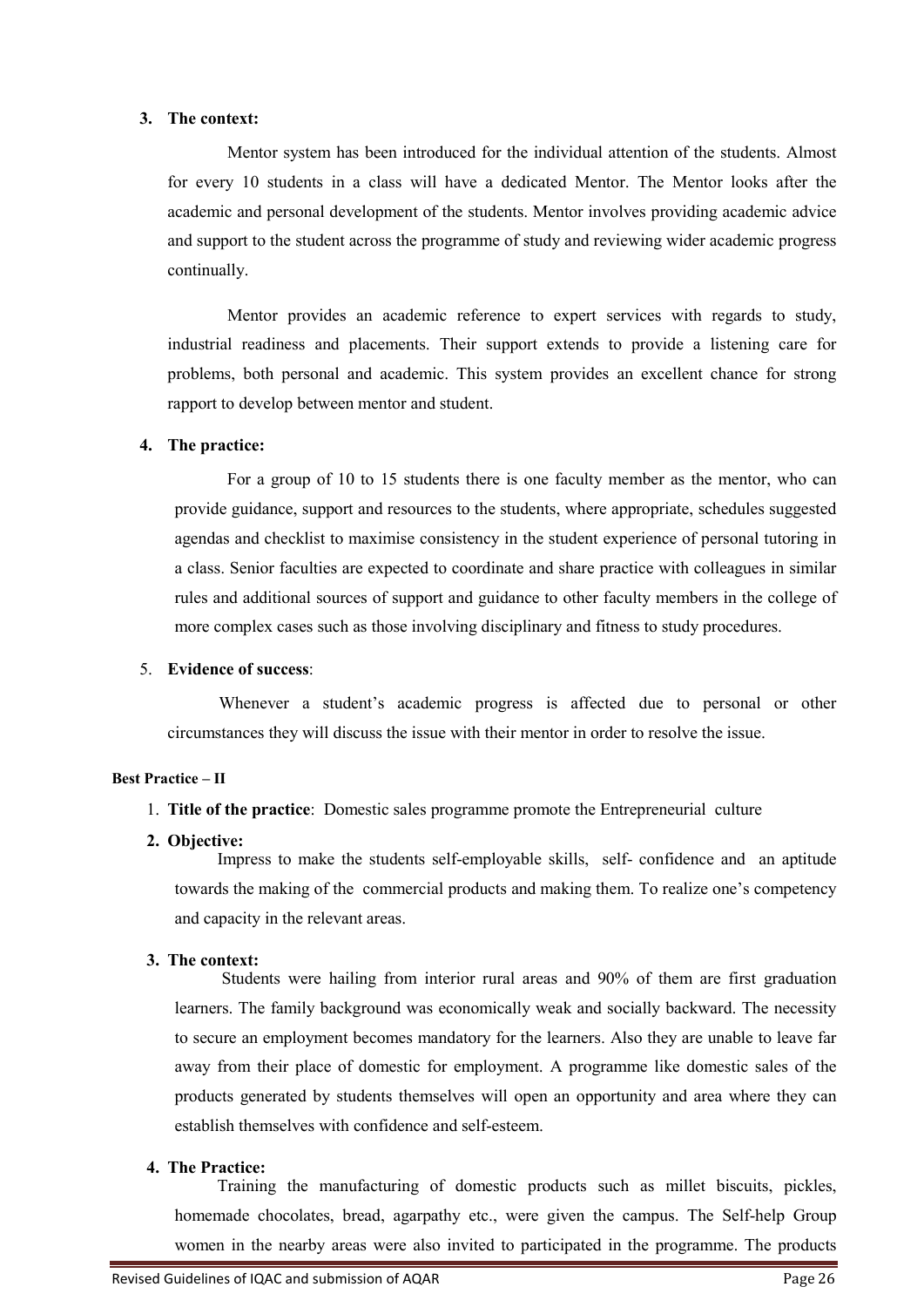hence generated were sold both inside and outside the campus. Uniqueness of this activity has promoted a number of skilled trainers and entrepreneurs. Time allotment was the limitation to this activity as it has to involve the students during their working hours. Financial investment for this activity was a constraint part from the number of participants.

### **5. Evidence of Success:**

 The students have shown a positive response towards the programme. In near future there was a good scope for the students of working together with Small Scale Industry which can provide them the possibility to knowledge sharing.

## 7.4 Contribution to environmental awareness / protection



7.6 Any other relevant information the institution wishes to add. (for example SWOT Analysis)

## **Strength**

- Dedicated and experienced faculty
- Innovative teaching and learning process
- Expanding infrastructure with modern facilities and learning resources.
- Eco-friendly initiatives
- Consistent good performance by the students due to the stable and updated Teaching and learning activities.
- Investment and effort in updating pedagogy and faculty development
- Qualified, experienced faculty and staff members.
- Offering Women making education with an academic spirit and human touch

## **Weakness**

- Campus constraints for expansion of the campus
- Lack of consultancy service to the public
- Students of rural background with low income and first generation learners.

## **Opportunities**

- Ta encourage faculty to apply to different state and central funding agencies for research projects
- Encourage entrepreneurship development and skill development
- To inspire and instigate the rural society about developments of institution and institutional activities.
- To provide a platform for learning on par with City College students by conducting institutional visits to reputed institution.
- To offer inter disciplinary projects.

# **Threats:**

- To compete with the city college ambience (available opportunities towards selfimprovement)
- To meet the diverse need of student community and to make them employable and to meet the Global competition.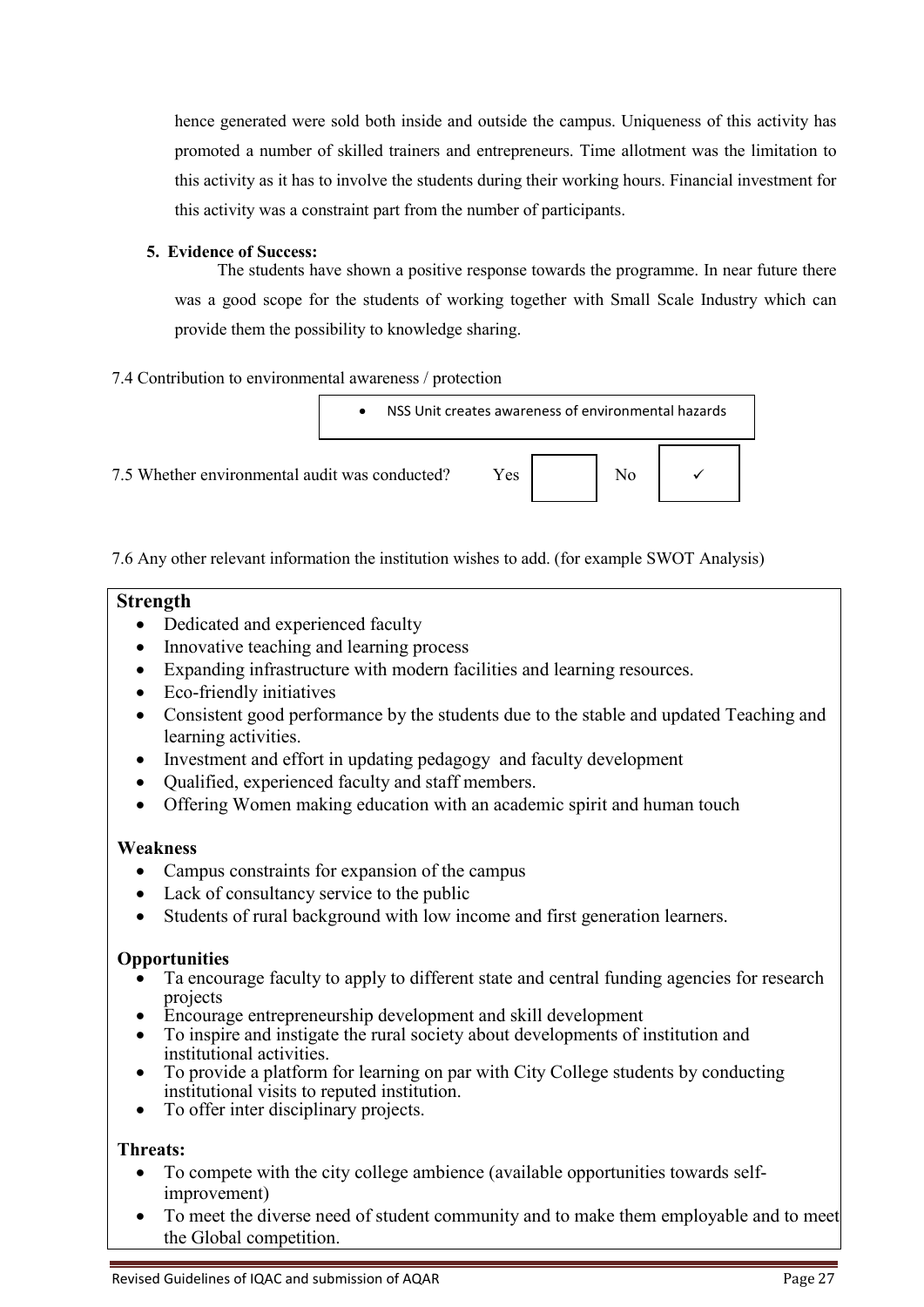- To introduce more UG& PG Courses
- Communication enhancement among the rural students.
- Preparing students for competitive examinations

## 8. **Plans of institution for next year**

.

- To improve student internship programme
- To strengthen rural development activities
- To improve the admission rate and quality
- To encourage more faculty members to pursue higher degree.
- To improve the number of publications in the peer reviewed journals
- To work towards the achievements of the college with potential excellence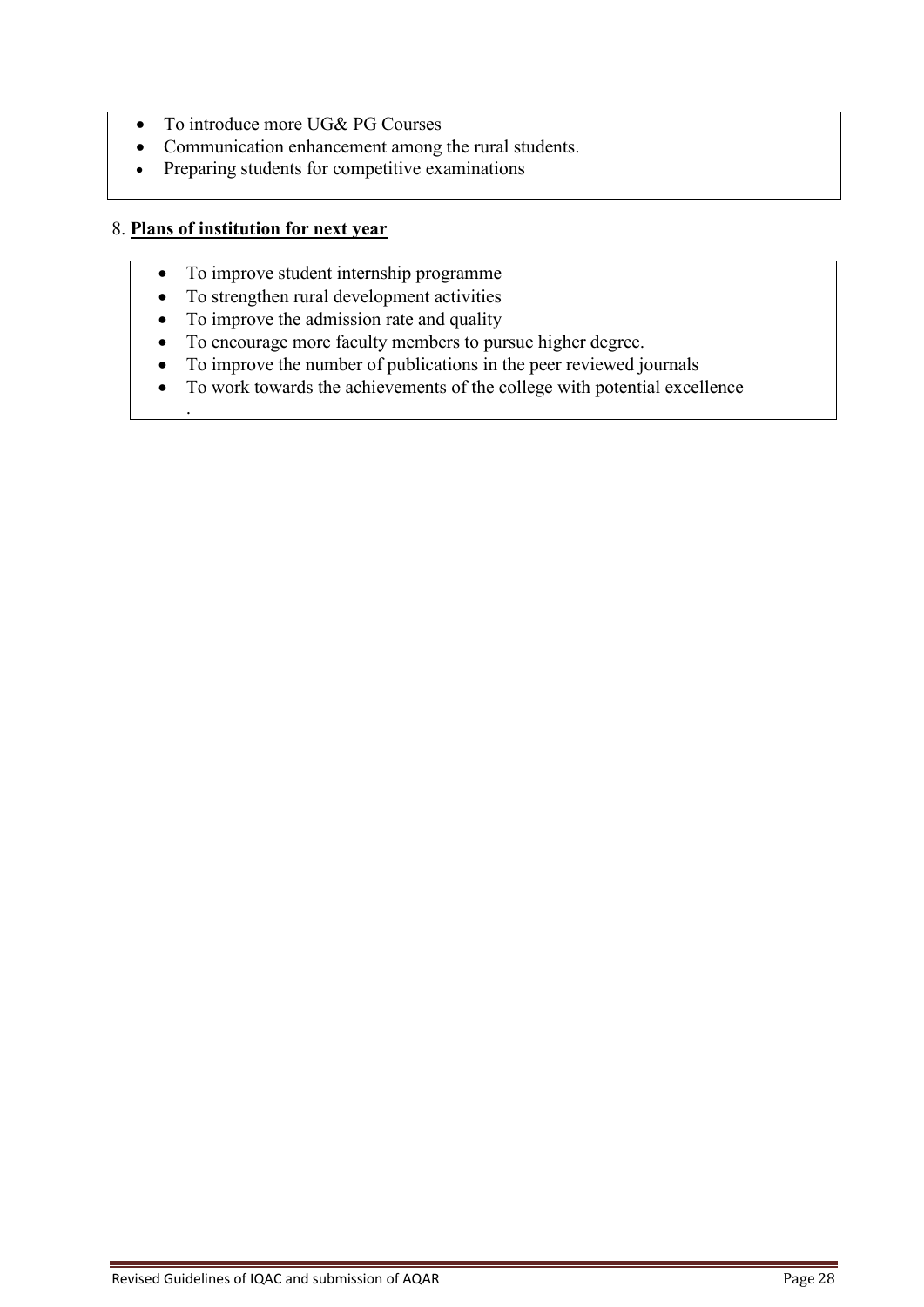|                | ACADEMIC CALEMBER FOR THE TEAR 2013 -14                                                   |                                                                                           |                                                   |  |  |  |  |  |  |
|----------------|-------------------------------------------------------------------------------------------|-------------------------------------------------------------------------------------------|---------------------------------------------------|--|--|--|--|--|--|
| Sl.no.         | <b>Odd Semester</b>                                                                       | <b>For Ensuring New</b>                                                                   | <b>For Continuing</b>                             |  |  |  |  |  |  |
|                |                                                                                           | <b>Batch</b>                                                                              | <b>Batch</b>                                      |  |  |  |  |  |  |
|                | Commencement of academic programme                                                        | $15^{\text{th}}$ July, 2013                                                               | $\frac{17^{\text{th}}}{10^{\text{th}}}$ June 2013 |  |  |  |  |  |  |
| $\overline{2}$ | Admission activities (for ensuing new<br>students)                                        | 13 <sup>th</sup> September, 2013                                                          | N.A.                                              |  |  |  |  |  |  |
| 3              | Registration activities (for ensuing newly<br>admitted students for the session 2013 -14) | 20 <sup>th</sup><br>September, 2013                                                       | N.A.                                              |  |  |  |  |  |  |
| 4              | First test slot                                                                           | $3^{\text{rd}} - 9^{\text{th}}$<br>September, 2013                                        | $1st - 8th$ august 2013                           |  |  |  |  |  |  |
| 5              | Second test slot                                                                          | $1st - 8th October, 20133rd -$                                                            | $10^{th}$ September, 2013                         |  |  |  |  |  |  |
| 6              | Third test slot                                                                           | $15th - 21^{\overline{st}}$<br>October, 2013                                              | $15th - 21^{st}$<br>October, 2013                 |  |  |  |  |  |  |
| $\overline{7}$ | Semester practical exam                                                                   | $22nd$ October to $2nd$<br>November 2013                                                  | $22nd$ October to $2nd$<br>November 2013          |  |  |  |  |  |  |
| 8              | Semester theory exam                                                                      | $\frac{4^{\text{th}} - 23^{\text{rd}}}{4^{\text{th}} - 23^{\text{rd}}}$<br>November, 2013 | $4^{th} - 24^{th}$<br>November, 2013              |  |  |  |  |  |  |
| 9              | Inter semester break                                                                      | $25th$ -30 <sup>th</sup> November<br>2013                                                 | $25th - 30th$ November<br>2013                    |  |  |  |  |  |  |

## **Annexure – I GOVERNMENT ARTS COLLEGE FOR WOMEN, NILAKOTTAI ACADEMIC CALENDER FOR THE YEAR 2013 -14**

| Sl.no. | <b>Even Semester</b>               | <b>For Continuing Batch</b>                            |
|--------|------------------------------------|--------------------------------------------------------|
|        | Commencement of academic programme | $2nd$ January, 2014                                    |
| 4      | First test slot                    | $21st - 26th January, 2014$                            |
|        | Second test slot                   | $\sqrt{18^{th}}$ – 23 <sup>rd</sup> February, 2014     |
| 6      | Third test slot                    | $12^{th} - 17^{th}$ march, 2014                        |
|        | Semester practical exam            | 25 <sup>th</sup> march to $14^{\text{th}}$ April, 2014 |
| 8      | Semester theory exam               | 18 <sup>th</sup> April to 20 <sup>th</sup> may, 2014   |
| 9      | Inter semester break               | $21st$ may to June $15th$ 2014                         |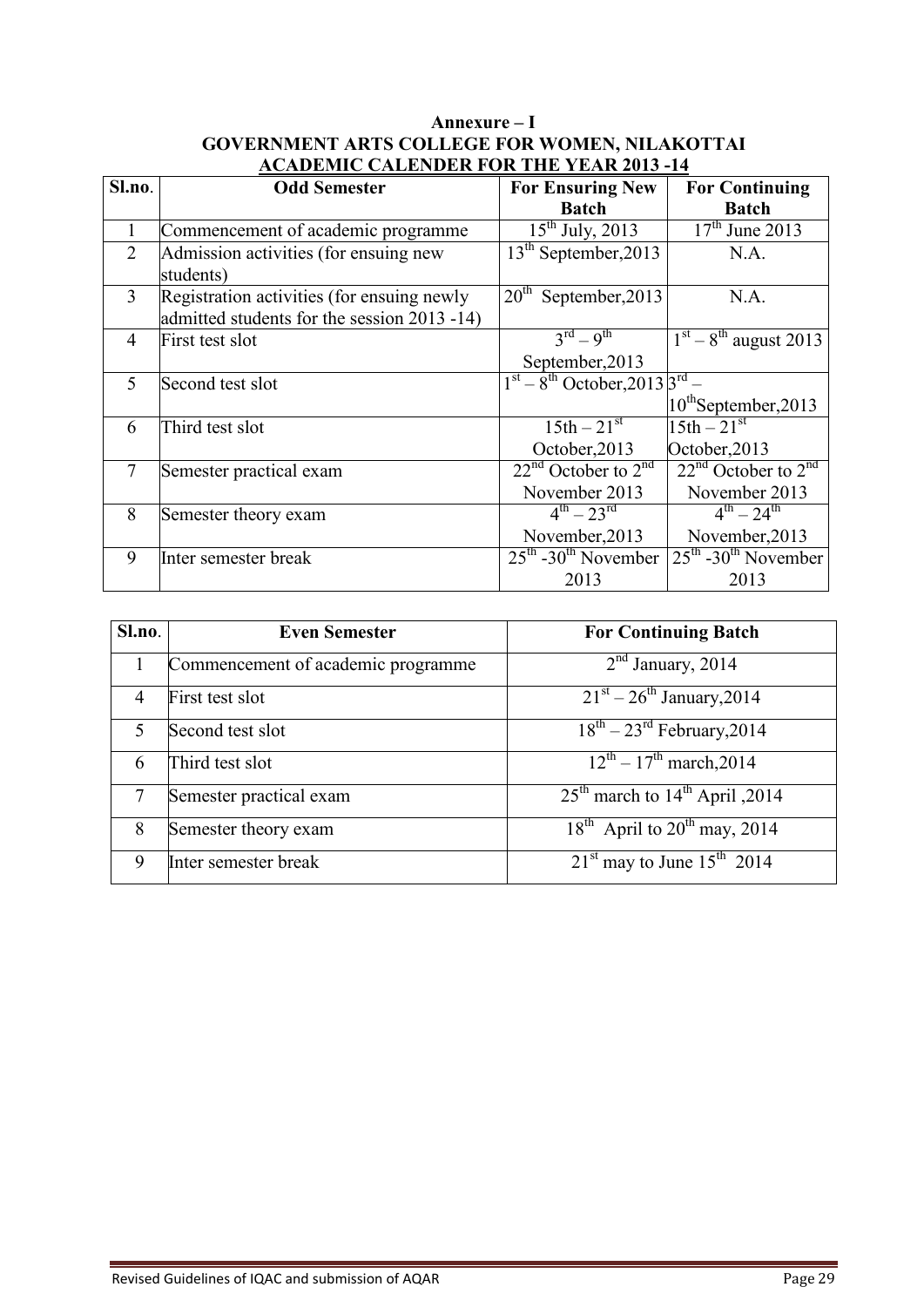## **Annexure – II FEED BACK**

### **STUDENT'S FEEDBACK**

 The Government Arts College for Women, Nilakkottai was initiated by Government of Tamil Nadu during the academic year 1998-1999 with the only aim of providing higher education for poor, downtrodden and first generation rural women pupil in and around Nilakkottai Taluk of Dindigul district, Tamil Nadu. At present the college offers 11 Undergraduate Courses, ten Post graduate courses and one three M.Phil course. It provides higher education to 2200 women students in various courses. The college is affiliated to Mother Teresa Women's University, Kodaikanal. The college has obtained NAAC Re-accreditation with 'B' grade during 2013-2014.

 In order to analyses the feedback about college, Researcher used Likert scale technique was adopted. The response to each of the items was weighted on a 5–points Likert type scoring scale. The respondents were free to choose Very Satisfied (VS) = 5 points, Somewhat Satisfied  $(SS) = 4$  points, Neither Satisfied nor Dissatisfied (NSD) = 3 points, Somewhat Dissatisfied  $(S) =$ 2 points and Very Dissatisfied (VS) =1 point. From the scale, a criterion score of 3.00 was adopted. The criterion score was obtained as follows:

Criterion score =  $(5+4+3+2+1)/5 = 3.00$ 

 Items having a mean score above the criterion score of 3.00 were accepted as the college has while those under 3.00 were not accepted as enough basic amenities. For the present student feedback analysis data collected from 70 students.

| Number | <b>Items</b>                                    |           | Frequency/%                                          |                |           |           | <b>Mean</b>  |
|--------|-------------------------------------------------|-----------|------------------------------------------------------|----------------|-----------|-----------|--------------|
|        |                                                 | <b>VS</b> | <b>SS</b>                                            | <b>NSD</b>     | <b>SD</b> | <b>VD</b> | <b>Score</b> |
| 1      | Overall impact of college on Student life       | 35        | 26<br>(50.00)(37.14)(5.71)(5.71)(1.43)               | $\overline{4}$ | 4         |           | 4.29         |
| 2      | College Office Support                          | 21        | 35<br>(30.00)(50.00)(7.14)(7.14)(5.71)               | 5              | 5         | 4         | 3.91         |
| 3      | Overall ambiance / cleanliness of the<br>Campus | 29        | 33<br>(41.43)(47.14)(4.29)(2.86)(4.29)               | 3              | 2         | 3         | 4.19         |
| 4      | <b>Canteen Facility</b>                         | 30        | 32<br>$(42.86)$ $(45.71)$ $(8.57)$ $(1.43)$ $(1.43)$ | 6              |           |           | 4.27         |
| 5      | <b>Sports Facility</b>                          | 31        | 32<br>(44.29)(45.71)(5.71)(2.86)(1.43)               | $\overline{4}$ | 2         |           | 4.29         |
|        | Aggregate                                       | 41.71     | 45.14                                                | 6.29           | 4.00      | 2.86      | 4.19         |

**Source**: Primary data

**Note**: Figures in the parentheses represent percentage of respective items.

 As revealed in the above table, the some of the significant aspects which are closely related to assessment of basic quality of the college. Here we found that the sample students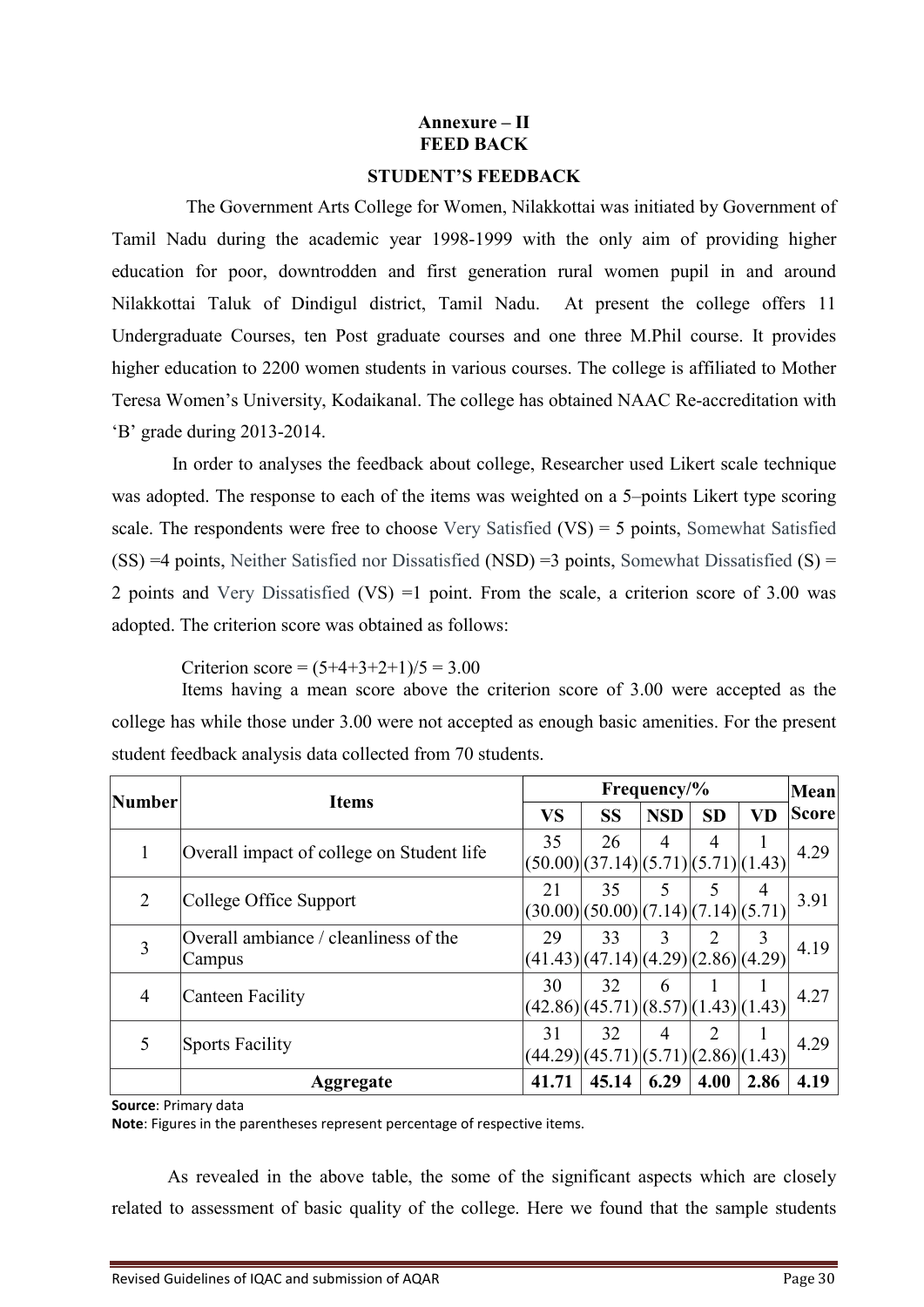were viewed that the college had required basic amenities for the students hence, the aggregate mean value of Likert was 4.19 were greater than the criterion mean of 3.00.

 About 41.71% of the selected students were very satisfied and 45.14% of them somewhat satisfied about overall facilities in the college. 6.29% Satisfied nor Dissatisfied, 4.00% somewhat dissatisfied and only 4.19% were Very dissatisfied about the basic amenities in the college premises. It is depicted in the following diagram for simple understanding about the college.



feedback during the acedemic year 2013-2014

### PARENT'S FEEDBACK

Most of the student's parents are dependent on agriculture/ agriculture allied activities as their livelihood. The poor parents are play major roles in the educational success of students in the college and are supporting to us to provide positive learning experience to succeed in life; providing support; motivation and quality instruction. Here, we present the feed of the parents about academic, co-curricular and extra-curricular activities of the college is presented below.

| S.No | <b>Particulars</b>                                     | Opinion (Put $\checkmark$ ) |               |                   |           |             | Total/%     | mean<br>value |
|------|--------------------------------------------------------|-----------------------------|---------------|-------------------|-----------|-------------|-------------|---------------|
|      |                                                        | VS                          | <b>SS</b>     | <b>NSD</b>        | <b>SD</b> | VD          |             |               |
|      | Overall ambiance /<br>infrastructure of the<br>College | 27<br>(38.57)               | 27            | $(38.57)$ (11.43) | (2.86)    | (8.57)      | 70<br>(100) | 3.96          |
|      | Administrative Office<br>Support and response          | 15<br>((21.43)              | 44<br>(62.86) | 4<br>(5.71)       | (4.29)    | 4<br>(5.71) | 70<br>(100) | 3.90          |

**Table: 2 Parent's feedback during the academic year 2013-2014**

Revised Guidelines of IQAC and submission of AQAR Page 31